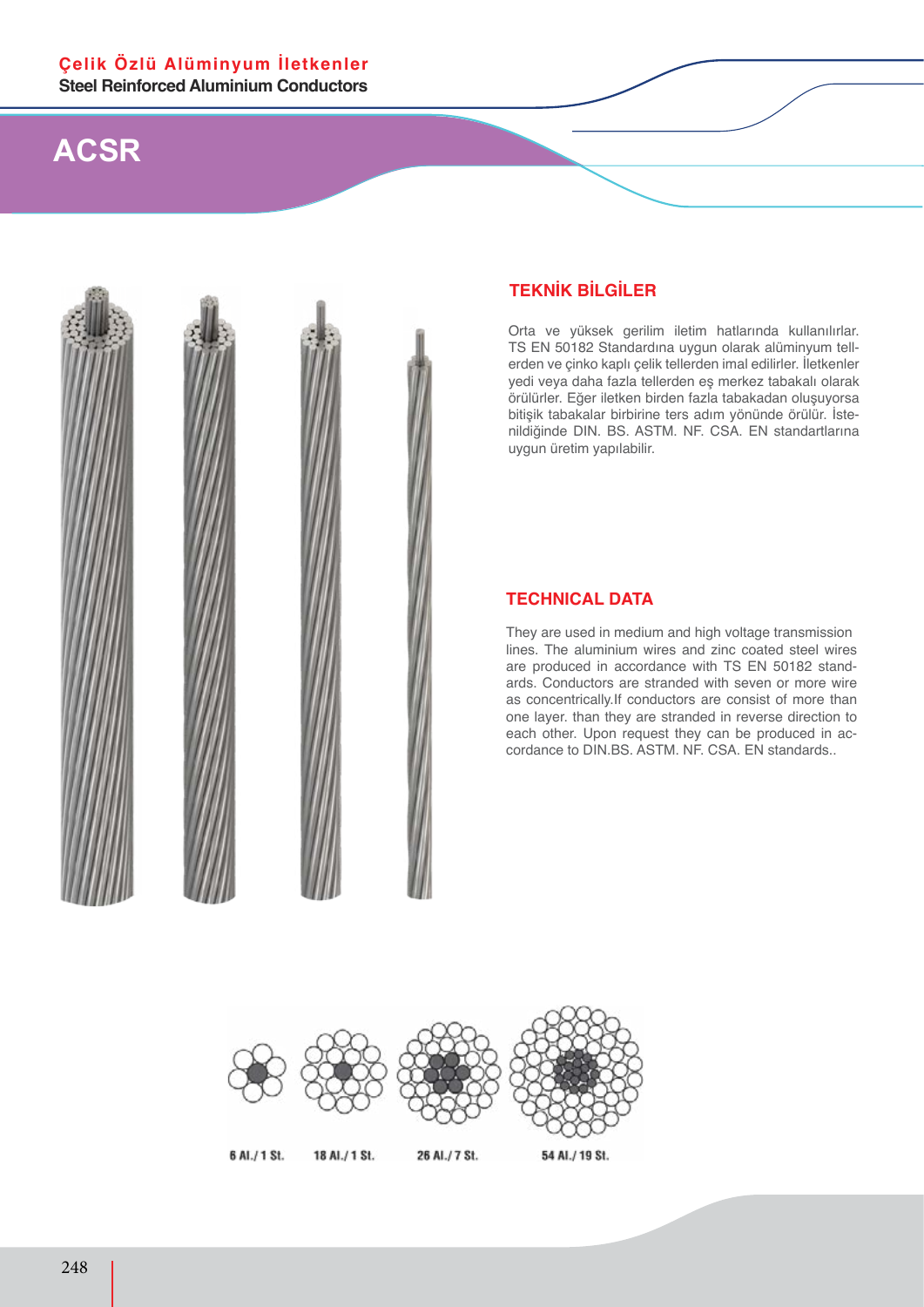

### **TEKNİK ÖZELLİKLER TECHNICAL DATA**

### **ASTM B232 / B232M ACSR AMERİKAN STANDARDI /** AMERICAN STANDARDS

|           | Tel Sayısı ve Tel Çapı   |          | Dış      |           | Kesit Alanı          |        | Net Ağırlık | Kopma   | D.A.                 | Akım Taşı-           |
|-----------|--------------------------|----------|----------|-----------|----------------------|--------|-------------|---------|----------------------|----------------------|
| Kod       | Number and Wire Diameter |          | Çap      |           | <b>Cross Section</b> |        | (Yaklaşık)  | Yükü    | Direnci              | ma<br>Kapasitesi     |
|           | Alüminyum                | Çelik    | Overall  | Alüminyum | Çelik                | Toplam | Net Weight  | Rated   |                      | Cuurent              |
| Code      | Aluminium                | Steel    | Diameter | Aluminium | Steel                | Total  | (Approx)    | Stenght | <b>DC</b> Resistance | Carrying<br>Capacity |
|           | mm                       | mm       | mm       | mm        | mm                   | mm     | kg / km     | kN      | ohm/km               | A                    |
| Turkey    | 6/1.68                   | 1/1.68   | 5.04     | 13.29     | 2.21                 | 15.5   | 53.6        | 5.2     | 2.15700              | 105                  |
| Swan      | 6/2.12                   | 1/2.12   | 6.36     | 21.16     | 3.55                 | 24.71  | 85.3        | 8.3     | 1.35600              | 140                  |
| Swanate   | 7/1.96                   | 1/2.61   | 6.53     | 21.16     | 5.35                 | 26.51  | 99.6        | 10.5    | 1.35600              | 140                  |
| Sparrow   | 6/2.67                   | 1/2.67   | 8.01     | 33.61     | 5.61                 | 39.22  | 135.7       | 12.7    | 0.85300              | 184                  |
| Sparate   | 7/2.47                   | 1/3.30   | 8.24     | 33.61     | 8.52                 | 42.13  | 158.7       | 16.1    | 0.85300              | 184                  |
| Robin     | 6/3.00                   | 1/3.00   | 9        | 42.39     | 7.1                  | 49.49  | 171.1       | 15.8    | 0.67650              | 212                  |
| Raven     | 6/3.37                   | 1/3.37   | 10.11    | 53.48     | 8.9                  | 62.38  | 216.1       | 19.4    | 0.53640              | 242                  |
| Quail     | 6/3.78                   | 1/3.78   | 11.34    | 67.42     | 11.23                | 78.65  | 272.0       | 23.6    | 0.42550              | 276                  |
| Pigeon    | 6/4.25                   | 1/4.25   | 12.75    | 85.03     | 14.19                | 99.22  | 343.0       | 29.5    | 0.33730              | 315                  |
| Penguin   | 6/4.77                   | 1/4.77   | 14.31    | 107.23    | 17.87                | 125.1  | 432.7       | 37.1    | 0.26760              | 357                  |
| Waxwing   | 18/3.09                  | 1/3.09   | 15.45    | 135.16    | 7.48                 | 142.64 | 430.2       | 30.6    | 0.21330              | 449                  |
| Partridge | 26/2.57                  | 7/2.00   | 16.28    | 135.16    | 22                   | 157.16 | 545.9       | 50.3    | 0.21420              | 475                  |
| Ostrich   | 26/2.73                  | 7/2.12   | 17.28    | 152       | 24.77                | 176.77 | 613.4       | 56.5    | 0.19060              | 492                  |
| Merlin    | 18/2.89                  | 1/2.25   | 18.29    | 118       | 3.97                 | 121.99 | 542.8       | 38.63   | 0.17188              | 519                  |
| Linnet    | 26/2.89                  | 7/2.25   | 18.31    | 170.45    | 27.74                | 198.19 | 687.5       | 62.7    | 0.16990              | 529                  |
| Oriole    | 30/2.69                  | 7/2.69   | 18.83    | 170.45    | 39.81                | 210.26 | 783.3       | 77.0    | 0.17040              | 535                  |
| Chickdee  | 18/3.77                  | 1/3.77   | 18.85    | 201.42    | 11.16                | 212.58 | 641.3       | 44.2    | 0.14320              | 576                  |
| Brant     | 24/3.27                  | 7/2.18   | 19.61    | 201.42    | 26.13                | 227.55 | 761.0       | 64.9    | 0.14380              | 584                  |
| Ibis      | 26/3.14                  | 7/2.44   | 19.88    | 201.42    | 32.77                | 234.19 | 812.4       | 72.5    | 0.14380              | 587                  |
| Lark      | 30/2.92                  | 7/2.92   | 20.44    | 201.42    | 46.97                | 248.39 | 925.2       | 90.3    | 0.14420              | 594                  |
| Pelican   | 18/4.14                  | 1/4.14   | 20.7     | 241.68    | 13.42                | 255.1  | 769.7       | 52.5    | 0.11930              | 646                  |
| Flicker   | 24/3.58                  | 7/2.39   | 21.49    | 241.68    | 31.29                | 272.97 | 913.5       | 76.1    | 0.11990              | 655                  |
| Hawk      | 26/3.44                  | 7/2.68   | 21.8     | 241.68    | 39.35                | 281.03 | 975.1       | 86.7    | 0.11990              | 659                  |
| Hen       | 30/3.20                  | 7/3.20   | 22.4     | 241.68    | 56.39                | 298.07 | 1110.3      | 105.9   | 0.12020              | 666                  |
| Osprey    | 18/4.47                  | 1/4.47   | 22.35    | 282       | 15.68                | 297.68 | 897.7       | 60.9    | 0.10220              | 711                  |
| Parakeet  | 24/3.87                  | 7/2.58   | 23.22    | 282       | 36.58                | 318.58 | 1065.6      | 88.1    | 0.10280              | 721                  |
| Dove      | 26/3.72                  | 7/2.89   | 23.55    | 282       | 45.94                | 327.94 | 1138.6      | 100.5   | 0.10280              | 726                  |
| Eagle     | 30/3.46                  | 7/3.46   | 24.21    | 282       | 65.81                | 347.81 | 1295.6      | 123.7   | 0.10300              | 734                  |
| Peacock   | 24/4.03                  | 7/2.69   | 24.2     | 306.58    | 39.74                | 346.32 | 1158.9      | 95.6    | 0.09449              | 760                  |
| Squab     | 26/3.87                  | 26/.1525 | 24.51    | 306.58    | 49.94                | 356.52 | 1237.0      | 106.8   | 0.09449              | 765                  |
| Wood Duc  | 30/3.61                  | 7/3.61   | 25.25    | 306.58    | 71.55                | 378.13 | 1408.4      | 128.5   | 0.09473              | 774                  |
| Teal      | 30/3.61                  | 19/2.16  | 25.24    | 306.58    | 69.87                | 376.45 | 1396.6      | 133.4   | 0.09475              | 773                  |
| Kingbird  | 18/4.78                  | 1/4.78   | 23.88    | 322.39    | 17.74                | 340.13 | 1026.6      | 69.8    | 0.89420              | 773                  |
| Swift     | 36/3.38                  | 1/3.37   | 23.62    | 322.2     | 8.9                  | 331.14 | 956.6       | 61.38   | 0.89751              | 769                  |
| Rook      | 24/4.14                  | 7/2.76   | 24.84    | 322.26    | 41.81                | 364.07 | 1217.6      | 101.0   | 0.08989              | 784                  |
| Grosbeak  | 26/3.97                  | 7/3.09   | 25.15    | 300.26    | 52.52                | 374.78 | 1300.8      | 112.1   | 0.08989              | 789                  |
| Scoter    | 30/3.70                  | 7/3.70   | 25.88    | 322.26    | 75.22                | 397.48 | 1480.7      | 134.8   | 0.09011              | 798                  |
| Egret     | 30/3.70                  | 19/2.22  | 25.9     | 322.26    | 7.48                 | 395.74 | 1469.0      | 140.1   | 0.09012              | 798                  |
| Flamingo  | 24/4.23                  | 7/2.82   | 25.4     | 337.74    | 43.81                | 381.55 | 1276.6      | 105.4   | 0.08576              | 807                  |
| Gannet    | 26/4.07                  | 7/3.16   | 28.3     | 337.81    | 55.03                | 392.84 | 1363.3      | 117.4   | 0.08576              | 812                  |
| Stilt     | 24/4.39                  | 7/2.92   | 26.31    | 362.64    | 46.97                | 409.61 | 1370.4      | 113.4   | 0.07989              | 844                  |
| Starling  | 26/4.21                  | 7/3.28   | 26.68    | 362.58    | 59.03                | 421.61 | 1463.7      | 126.3   | 0.07992              | 849                  |
| Redwing   | 30/3.92                  | 19/2.35  | 27.43    | 362.58    | 82.64                | 445.22 | 1650.6      | 153.9   | 0.08009              | 859                  |

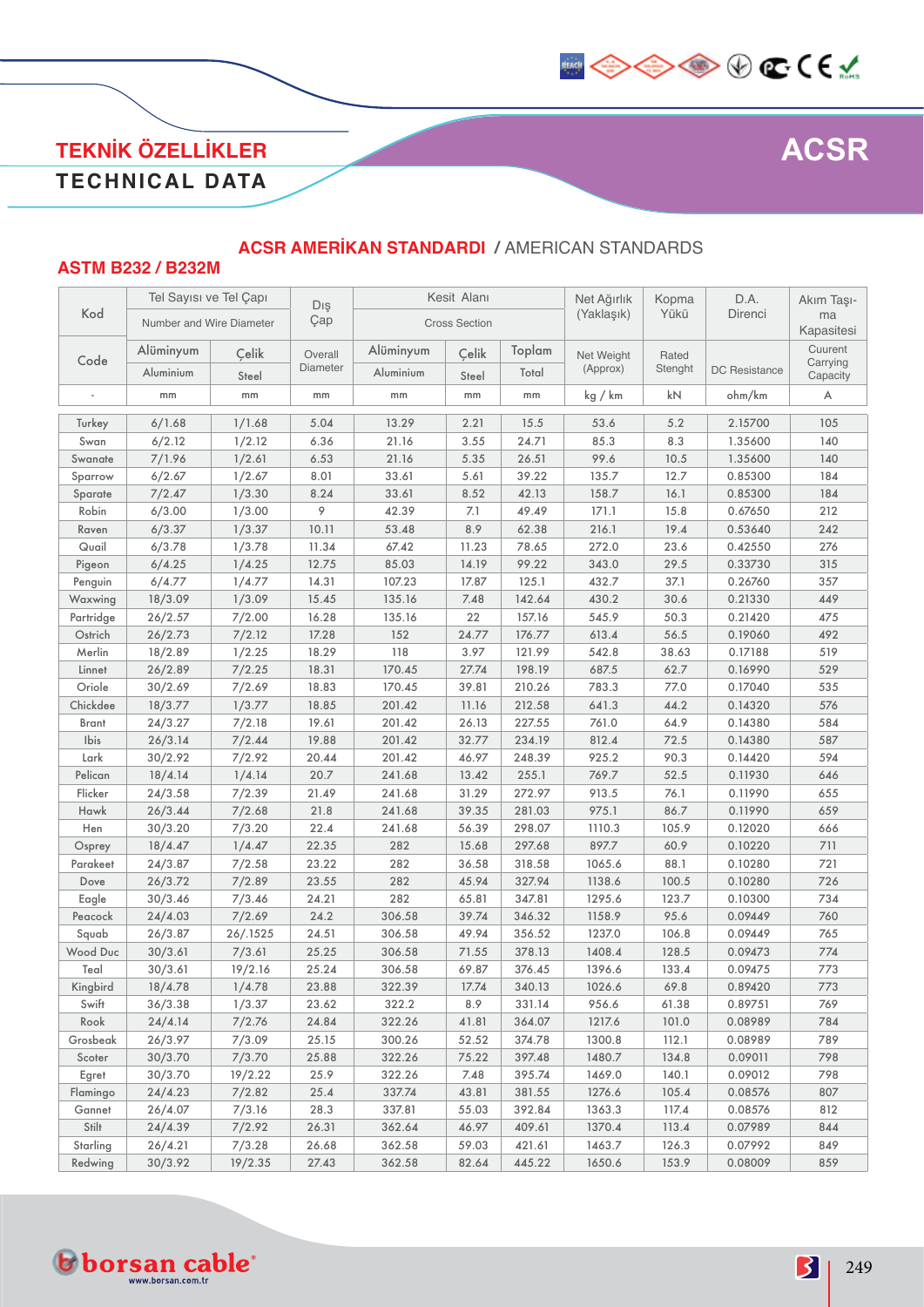### **ACSR AMERİKAN STANDARDI /** AMERICAN STANDARDS

#### **ASTM B232 / B232M**

|                 | Tel Sayısı ve Tel Capı   |         | Dış      |           | Kesit Alanı          |         | Net Ağırlık | Kopma   | D.A.                 | Akım                 |
|-----------------|--------------------------|---------|----------|-----------|----------------------|---------|-------------|---------|----------------------|----------------------|
| Kod             | Number and Wire Diameter |         | Çap      |           | <b>Cross Section</b> |         | (Yaklaşık)  | Yükü    | Direnci              | Taşıma<br>Kapasitesi |
| Code            | Alüminyum                | Celik   | Overall  | Alüminyum | Çelik                | Toplam  | Net Weight  | Rated   |                      | Cuurent              |
|                 | Aluminium                | Steel   | Diameter | Aluminium | Steel                | Total   | (Approx)    | Stenght | <b>DC</b> Resistance | Carrying<br>Capacity |
|                 | mm                       | mm      | mm       | mm        | mm                   | mm      | kg / km     | kN      | ohm/km               | Α                    |
| Coot            | 36/3.77                  | 1/3.77  | 26.39    | 401.9     | 11.2                 | 413.1   | 1198        | 74.7    | 0.07397              | 884                  |
| Tern            | 45/3.38                  | 7/2.25  | 27.03    | 402.84    | 27.87                | 430.71  | 1331.8      | 98.3    | 0.07192              | 887                  |
| Condor          | 54/3.08                  | 7/3.08  | 27.72    | 402.84    | 52.19                | 455.03  | 1520.7      | 125.4   | 0.07192              | 889                  |
| Cuckoo          | 24/4.62                  | 7/3.08  | 27.74    | 402.9     | 52.2                 | 455.1   | 1522.2      | 124.1   | 0.07190              | 887                  |
| Drake           | 26/4.44                  | 7/3.45  | 28.11    | 402.84    | 65.61                | 468.45  | 1626.4      | 140.1   | 0.07192              | 907                  |
| Mallard         | 30/4.14                  | 19/2.48 | 28.96    | 402.84    | 91.87                | 494.71  | 1836.0      | 170.8   | 0.07208              | 918                  |
| Ruddy           | 45/3.59                  | 7/2.40  | 28.73    | 455.81    | 31.54                | 487.35  | 1507.3      | 108.3   | 0.06356              | 958                  |
| Canary          | 54/3.28                  | 7/3.28  | 29.52    | 456.06    | 59.1                 | 515.16  | 1723.1      | 141.9   | 0.06352              | 961                  |
| Rail            | 45/3.70                  | 7/2.47  | 29.61    | 483.42    | 33.42                | 516.84  | 1598.1      | 115.2   | 0.05994              | 993                  |
| Cardinal        | 54/3.38                  | 7/3.38  | 30.42    | 483.42    | 62.65                | 546.07  | 1825.9      | 150.3   | 0.05994              | 996                  |
| Ortolan         | 45/3.85                  | 7/2.57  | 30.81    | 523.68    | 36.19                | 559.87  | 1730.5      | 123.2   | 0.05531              | 1043                 |
| Curlew          | 54/3.52                  | 7/3.52  | 31.68    | 523.68    | 67.87                | 591.55  | 1977.6      | 162.8   | 0.05531              | 1047                 |
| Bluejay         | 45/4.00                  | 7/2.66  | 31.98    | 563.93    | 39.03                | 602.96  | 1866.0      | 132.6   | 0.05161              | 1092                 |
| Finch           | 54/3.65                  | 19/2.19 | 32.85    | 563.93    | 71.48                | 635.41  | 2127.8      | 173.9   | 0.05161              | 1093                 |
| <b>Bunting</b>  | 45/4.14                  | 7/2.76  | 33.12    | 604.26    | 41.55                | 645.81  | 1996.9      | 141.9   | 0.04820              | 1139                 |
| Grackle         | 54/3.77                  | 19/2.27 | 33.97    | 604.26    | 76.52                | 680.78  | 2278.1      | 185.9   | 0.04820              | 1140                 |
| Bittern         | 45/4.27                  | 7/2.85  | 34.17    | 644.1     | 44.52                | 688.62  | 2130.8      | 151.7   | 0.04518              | 1184                 |
| Pheasant        | 54/3.90                  | 19/2.34 | 35.1     | 644.51    | 81.68                | 726.19  | 2431.4      | 193.9   | 0.04518              | 1187                 |
| Dipper          | 45/4.40                  | 7/2.92  | 35.16    | 685.16    | 47.1                 | 732.26  | 2263.0      | 161.0   | 0.04259              | 1229                 |
| Martin          | 54/4.02                  | 19/2.41 | 36.17    | 684.84    | 86.71                | 771.55  | 2581.7      | 205.9   | 0.04259              | 1232                 |
| <b>Bobolink</b> | 45/4.53                  | 7/3.02  | 36.24    | 725.16    | 50.32                | 775.48  | 2397.2      | 170.8   | 0.04016              | 1272                 |
| Plover          | 54/4.14                  | 19/2.48 | 37.24    | 725.16    | 91.81                | 816.97  | 2734.9      | 218.0   | 0.04016              | 1275                 |
| Nuthatch        | 45/4.65                  | 7/3.10  | 37.2     | 765.16    | 52.9                 | 818.06  | 2529.6      | 178.4   | 0.03802              | 1313                 |
| Parrot          | 54/4.25                  | 19/2.55 | 38.25    | 765.16    | 97.16                | 62.32   | 2883.7      | 230.4   | 0.03802              | 1318                 |
| Lapwing         | 45/4.77                  | 7/3.18  | 38.16    | 805.8     | 55.48                | 861.28  | 2663.5      | 187.3   | 0.03612              | 1354                 |
| Falcon          | 54/4.36                  | 19/2.62 | 39.26    | 805.8     | 102.32               | 908.12  | 3038.5      | 242.9   | 0.03612              | 1359                 |
| Chuckar         | 84/3.70                  | 19/2.22 | 42.7     | 901.93    | 73.55                | 975.48  | 3083.1      | 228.2   | 0.03228              | 1453                 |
| Bluebird        | 84/4.07                  | 19/2.44 | 44.76    | 1092.2895 | 88.80                | 1181.09 | 3736.1      | 268.7   | 0.02667              | 1623                 |
| Kiwi            | 72/4.41                  | 7/2.94  | 44.1     | 1099.21   | 47.50                | 1146.70 | 3425.6      | 222.0   | 0.02667              | 1607                 |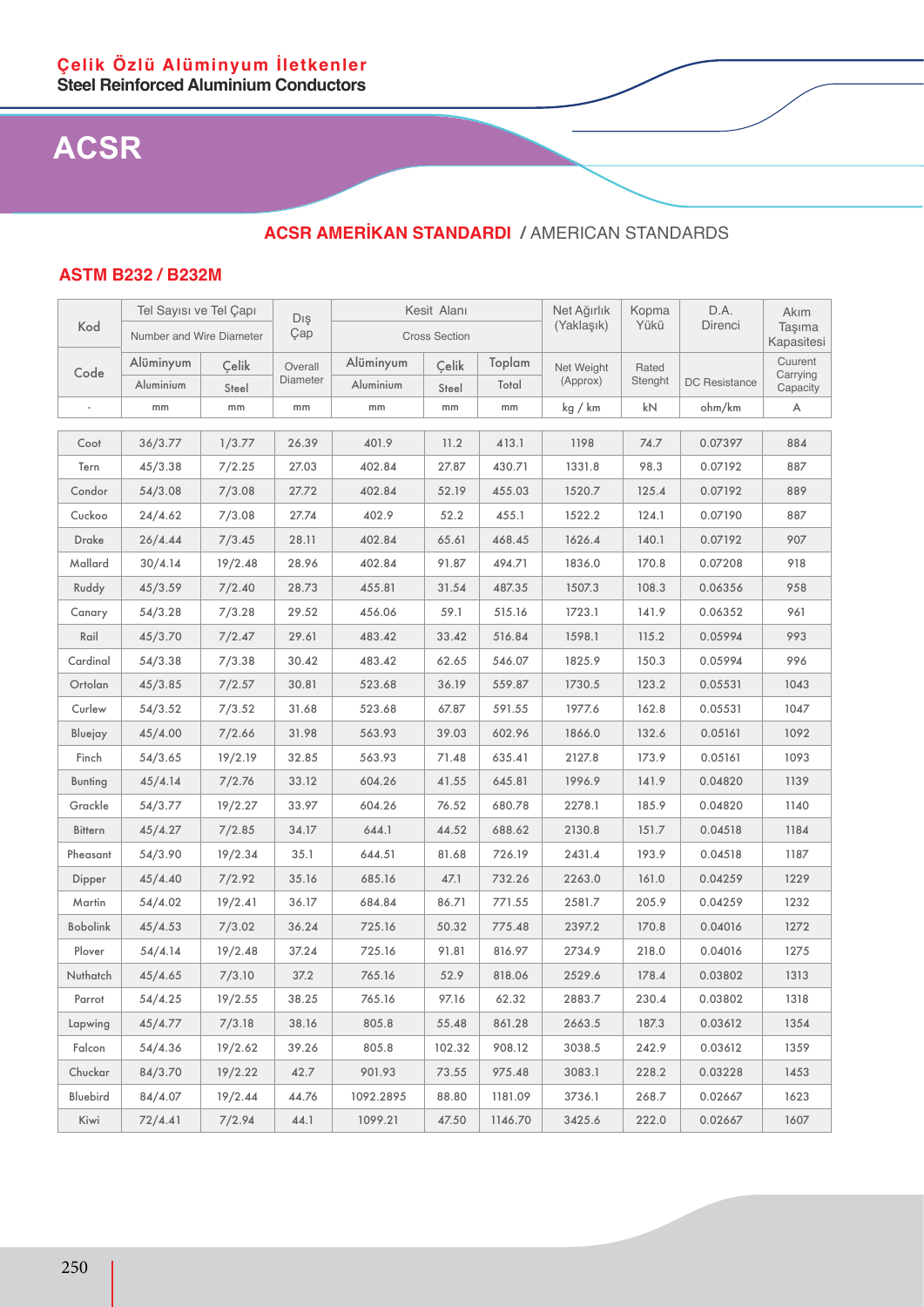

### **TEKNİK ÖZELLİKLER TECHNICAL DATA**

#### **ACSR IEC STANDARDI /** IEC STANDARDS

#### **IEC 61089:1997**

|      |           | Tel Sayısı ve Tel Çapı   | Dış      |           | Kesit Alanı          |        | Net Ağırlık | Kopma   | D.A.          |
|------|-----------|--------------------------|----------|-----------|----------------------|--------|-------------|---------|---------------|
| Kod  |           | Number and Wire Diameter | Çap      |           | <b>Cross Section</b> |        | (Yaklaşık)  | Yükü    | Direnci       |
|      | Alüminyum | Çelik                    | Overall  | Alüminyum | Çelik                | Toplam | Net Weight  | Rated   |               |
| Code | Aluminium | Steel                    | Diameter | Aluminium | Steel                | Total  | (Approx)    | Stenght | DC Resistance |
|      | mm        | mm                       | mm       | mm        | mm                   | mm     | kg / km     | kN      | ohm/km        |
| 16   | 6/1.81    | 1/1.81                   | 5.43     | 15        | 2.56                 | 17.9   | 59.0        |         | 17.923        |
| 25   | 6/2.26    | 1/2.26                   | 6.78     | 24        | 4.00                 | 28     | 92.1        | 9.00    | 11.471        |
| 40   | 6/2.85    | 1/2.85                   | 8.55     | 38        | 6.40                 | 44.8   | 147.4       | 14.21   | 0.7169        |
| 63   | 6/3.58    | 1/3.58                   | 10.7     | 60        | 10.08                | 70.6   | 232.2       | 21.17   | 0.4552        |
| 100  | 6/4.51    | 1/4.51                   | 13.5     | 96        | 16.00                | 112    | 368.6       | 31.84   | 0.2868        |
| 125  | 18/2.95   | 1/2.95                   | 14.8     | 123       | 6.85                 | 130    | 384.3       | 29.18   | 0.2304        |
| 125  | 26/2.43   | 7/1.89                   | 15.4     | 120       | 19.6                 | 140    | 460.8       | 44.49   | 0.2308        |
| 160  | 18/3.34   | 1/3.34                   | 16.7     | 158       | 8.77                 | 167    | 491.9       | 3.638   | 0.1800        |
| 160  | 26/2.74   | 7/2.13                   | 17.4     | 154       | 25.0                 | 179    | 589.9       | 56.18   | 0.1803        |
| 200  | 18/3.74   | 1/3.74                   | 18.7     | 197       | 10.96                | 208    | 614.9       | 43.62   | 0.1440        |
| 200  | 26/3.07   | 7/2.39                   | 19.4     | 192       | 31.3                 | 223    | 737.2       | 69.27   | 0.1443        |
| 250  | 22/3.76   | 7/2.09                   | 21.3     | 244       | 24.0                 | 268    | 830.9       | 67.80   | 0.1153        |
| 250  | 26/3.43   | 7/2.67                   | 21.7     | 240       | 39.1                 | 279    | 921.5       | 86.58   | 0.1154        |
| 315  | 45/2.96   | 7/1.97                   | 23.7     | 310       | 21.4                 | 331    | 996.4       | 78.33   | 0.0917        |
| 315  | 26/3.85   | 7/3.02                   | 24.4     | 303       | 49.3                 | 352    | 11.61.1     | 107.58  | 0.0916        |
| 400  | 45/3.34   | 7/2.22                   | 26.7     | 393       | 27.2                 | 420    | 1265.3      | 97.50   | 0.0722        |
| 400  | 54/3.02   | 7/3.02                   | 27.2     | 387       | 50.2                 | 438    | 1402.9      | 124.20  | 0.0723        |
| 450  | 45/3.54   | 7/2.36                   | 28.3     | 442       | 30.6                 | 473    | 1423.4      | 107.48  | 0.0642        |
| 450  | 54/3.21   | 7/3.21                   | 28.9     | 436       | 56.5                 | 492    | 1578.2      | 139.72  | 0.0642        |
| 500  | 45/3.73   | 7/2.49                   | 29.8     | 492       | 34.0                 | 525    | 1581.6      | 119.42  | 0.0578        |
| 500  | 54/3.38   | 7/3.38                   | 30.4     | 484       | 62.8                 | 547    | 1753.6      | 153.99  | 0.0578        |
| 560  | 45/3.95   | 7/2.63                   | 31.6     | 550       | 38.1                 | 589    | 1771.4      | 133.75  | 0.0516        |
| 560  | 54/3.58   | 19/2.15                  | 32.2     | 543       | 68.8                 | 612    | 1956.3      | 169.36  | 0.0516        |
| 630  | 45/4.19   | 7/2.79                   | 33.5     | 619       | 42.8                 | 662    | 1992.8      | 150.47  | 0.0458        |
| 630  | 54/3.79   | 19/2.28                  | 34.2     | 611       | 77.3                 | 688    | 2200.9      | 190.52  | 0.0459        |
| 710  | 45/4.44   | 7/2.96                   | 35.6     | 698       | 48.3                 | 746    | 2245.8      | 169.57  | 0.0407        |
| 710  | 54/4.03   | 19/2.42                  | 36.3     | 688       | 87.2                 | 775    | 2480.3      | 214.72  | 0.0407        |
| 800  | 72/3.74   | 7/2.49                   | 37.4     | 791       | 34.2                 | 826    | 2412.8      | 167.67  | 0.0361        |
| 800  | 84/3.45   | 7/3.45                   | 37.9     | 784       | 65.3                 | 849    | 2598.9      | 206.37  | 0.0362        |
| 800  | 54/4.28   | 19/2.57                  | 38.5     | 775       | 98.2                 | 874    | 2794.7      | 241.94  | 0.0361        |
| 900  | 72/3.97   | 7/2.65                   | 39.7     | 890       | 38.5                 | 929    | 2714.4      | 188.63  | 0.0321        |
| 900  | 84/3.66   | 7/3.66                   | 40.2     | 882       | 73.5                 | 955    | 2923.8      | 224.82  | 0.0321        |
| 1000 | 72/4.18   | 7/2.79                   | 41.8     | 989       | 42.7                 | 1032   | 3016.0      | 209.59  | 0.0289        |
| 1120 | 72/4.43   | 19/1.77                  | 44.33    | 1108      | 46.8                 | 1155   | 3372.6      | 233.48  | 0.0258        |
| 1120 | 84/4.08   | 19/2.45                  | 46.8     | 1098      | 89.4                 | 1187   | 3628.4      | 282.88  | 0.0258        |
| 1250 | 72/4.68   | 19/1.87                  | 46.8     | 1237      | 52.5                 | 1289   | 3764.1      | 260.58  | 0.0231        |
| 1250 | 84/4.31   | 19/2.59                  | 47.4     | 1225      | 99.8                 | 1325   | 4049.5      | 315.72  | 0.0231        |

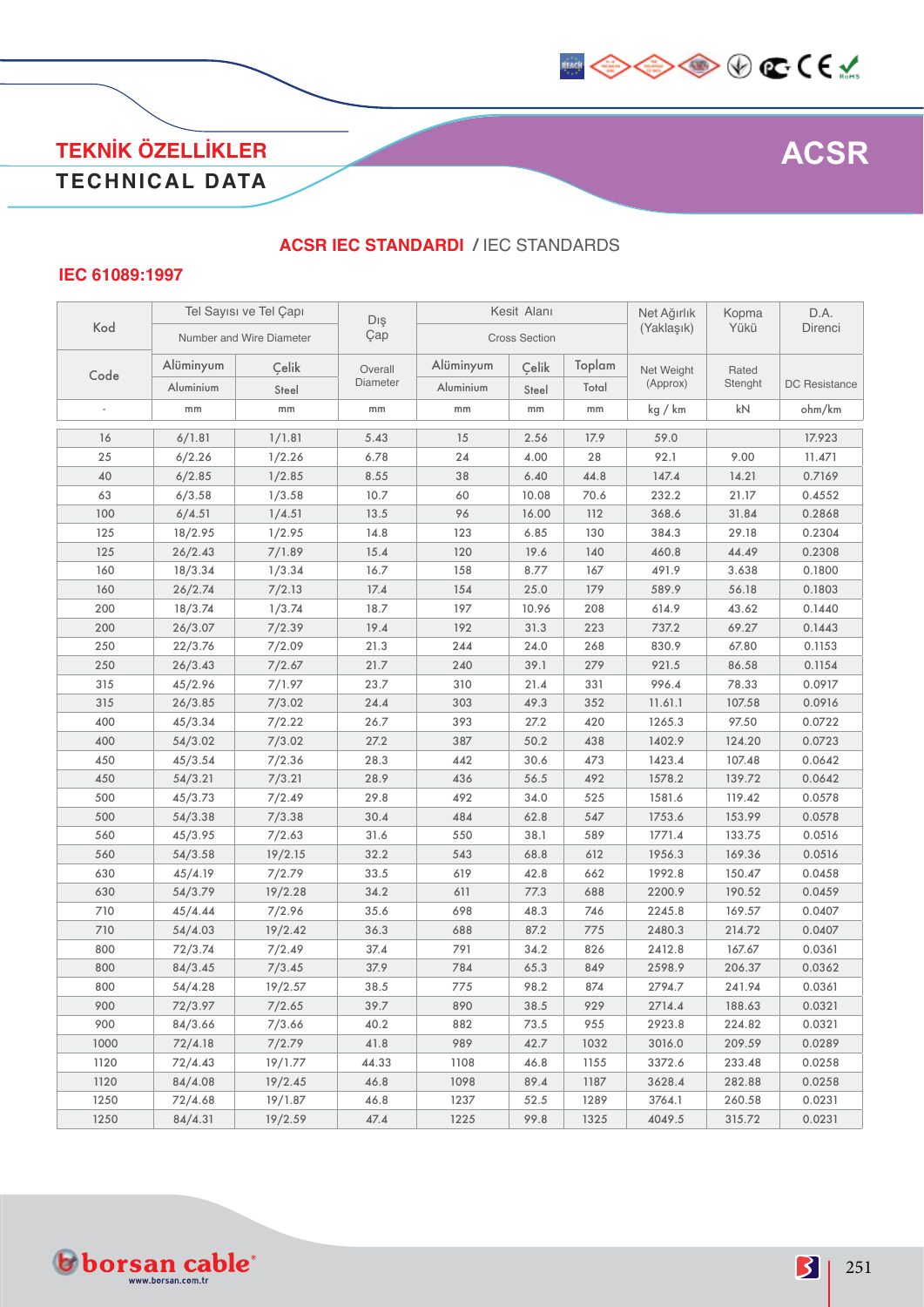**EN 50182 - DIN - 48204**

| Yeni Kod<br>(Yaklaşık)<br>Yükü<br>Direnci<br>Taşıma<br>Number and Wire<br>Kod<br>Çap<br><b>Cross Section</b><br>Kapasitesi<br>Diameter<br>Cuurent<br>Alüminyum<br>Alüminyum<br>Toplam<br>Çelik<br>Old<br>Çelik<br>Net Weight<br>Overall<br>Rated<br>DC<br>New Code<br>Carrying<br>Diameter<br>Code<br>(Approx)<br>Stenght<br>Resist-<br>Aluminium<br>Aluminium<br>Total<br>Capacity<br>Steel<br><b>Steel</b><br>ance<br>mm<br>mm<br>kg / km<br>kN<br>ohm/km<br>Α<br>mm<br>mm<br>mm<br>mm<br>15 - AL1/3 - ST1A<br>1/1.80<br>105<br>16/2.5<br>6/1.80<br>5.4<br>15.3<br>2.5<br>17.9<br>62<br>5.81<br>1.8793<br>24 - AL1/4 - ST1A<br>25/4<br>6/2.25<br>1/2.25<br>4<br>96<br>9.02<br>140<br>6.8<br>23.8<br>27.8<br>1.2028<br>35/6<br>34 - AL1/6 - ST1A<br>6/2.70<br>1/2.70<br>8.1<br>34.3<br>5.7<br>40<br>139<br>12.70<br>0.8353<br>170<br>44 - AL1/32 - ST1A<br>44/32<br>7/2.40<br>44<br>45.46<br>14/2.00<br>11.2<br>31.7<br>75.7<br>369<br>0.6573<br>50/8<br>1/3.20<br>9.6<br>48.3<br>8<br>195<br>17.18<br>210<br>48 - AL1/8 - SAT1A<br>6/3.20<br>56.3<br>0.5946<br>51 - AL1/30 - SAT1A<br>50/30<br>12/2.33<br>7/2.33<br>11.7<br>51.2<br>29.8<br>375<br>44.28<br>0.5644<br>81<br>70 - AL1/11 - ST1A<br>70/12<br>26/1.85<br>7/1.44<br>11.7<br>69.9<br>81.3<br>282<br>26.31<br>0.4130<br>290<br>11.4<br>94 - AL1/15 - ST1A<br>95/15<br>26/2.15<br>94.4<br>15.3<br>381<br>35.17<br>350<br>7/1.67<br>13.6<br>110<br>0.3058<br>95/55<br>7/3.20<br>16<br>96.5<br>56.3<br>153<br>707<br>80.20<br>97 - AL1/56 - ST1A<br>12/3.20<br>0.2992<br>106 - AL1/76 - ST1A<br>105/75<br>14/3.10<br>19/2.25<br>17.5<br>105.7<br>75.5<br>182<br>885<br>106.69<br>0.2736<br>122 - AL1/20 - ST1A<br>120/20<br>26/2.44<br>7/1.90<br>121.6<br>141<br>491<br>44.94<br>15.5<br>19.8<br>0.2374<br>410<br>122 - AL1/71 - ST1A<br>120/70<br>12/3.60<br>7/3.60<br>122<br>193<br>895<br>98.16<br>18<br>71.3<br>0.2364<br>128 - AL1/30 - ST1A<br>125/30<br>30/2.33<br>7/2.33<br>16.1<br>127.9<br>29.8<br>158<br>587<br>57.86<br>0.2259<br>425<br>149 - AL1/24 - ST1A<br>24.2<br>470<br>150/25<br>26/2.70<br>7/2.10<br>17.1<br>148.9<br>173<br>601<br>54.37<br>0.1939<br>172 - AL1/40 - ST1A<br>170/40<br>7/2.70<br>18.9<br>212<br>788<br>520<br>30/2.70<br>171.8<br>40.1<br>77.01<br>0.1682<br>184 - AL1/30 - ST1A<br>185/30<br>26/3.00<br>7/2.33<br>19<br>183.8<br>29.8<br>214<br>741<br>66.28<br>535<br>0.1571<br>209 - AL1/34 - ST1A<br>210/35<br>26/3.20<br>7/2.49<br>20.3<br>209.1<br>34.1<br>844<br>74.94<br>590<br>243<br>0.1380<br>212 - AL1/49 - ST1A<br>210/50<br>30/3.00<br>7/3.00<br>21.3<br>212.1<br>49.5<br>262<br>973<br>92.25<br>610<br>0.1363<br>231 - AL1/30 - ST1A<br>230/30<br>24/3.50<br>7/2.33<br>21<br>230.9<br>29.8<br>261<br>871<br>73.09<br>0.1249<br>630 |      | Tel Sayısı ve Tel Çapı |  |     | Kesit Alanı |  |  | Net Ağırlık | Kopma | D.A. | Akım |
|--------------------------------------------------------------------------------------------------------------------------------------------------------------------------------------------------------------------------------------------------------------------------------------------------------------------------------------------------------------------------------------------------------------------------------------------------------------------------------------------------------------------------------------------------------------------------------------------------------------------------------------------------------------------------------------------------------------------------------------------------------------------------------------------------------------------------------------------------------------------------------------------------------------------------------------------------------------------------------------------------------------------------------------------------------------------------------------------------------------------------------------------------------------------------------------------------------------------------------------------------------------------------------------------------------------------------------------------------------------------------------------------------------------------------------------------------------------------------------------------------------------------------------------------------------------------------------------------------------------------------------------------------------------------------------------------------------------------------------------------------------------------------------------------------------------------------------------------------------------------------------------------------------------------------------------------------------------------------------------------------------------------------------------------------------------------------------------------------------------------------------------------------------------------------------------------------------------------------------------------------------------------------------------------------------------------------------------------------------------------------------------------------------------------------------------------------------------------------------------------------------------------------------------------------------------------------------------------------------------------------------------------------------------------------------------------------------------------------------------------------|------|------------------------|--|-----|-------------|--|--|-------------|-------|------|------|
|                                                                                                                                                                                                                                                                                                                                                                                                                                                                                                                                                                                                                                                                                                                                                                                                                                                                                                                                                                                                                                                                                                                                                                                                                                                                                                                                                                                                                                                                                                                                                                                                                                                                                                                                                                                                                                                                                                                                                                                                                                                                                                                                                                                                                                                                                                                                                                                                                                                                                                                                                                                                                                                                                                                                                  | Eski |                        |  | Dış |             |  |  |             |       |      |      |
|                                                                                                                                                                                                                                                                                                                                                                                                                                                                                                                                                                                                                                                                                                                                                                                                                                                                                                                                                                                                                                                                                                                                                                                                                                                                                                                                                                                                                                                                                                                                                                                                                                                                                                                                                                                                                                                                                                                                                                                                                                                                                                                                                                                                                                                                                                                                                                                                                                                                                                                                                                                                                                                                                                                                                  |      |                        |  |     |             |  |  |             |       |      |      |
|                                                                                                                                                                                                                                                                                                                                                                                                                                                                                                                                                                                                                                                                                                                                                                                                                                                                                                                                                                                                                                                                                                                                                                                                                                                                                                                                                                                                                                                                                                                                                                                                                                                                                                                                                                                                                                                                                                                                                                                                                                                                                                                                                                                                                                                                                                                                                                                                                                                                                                                                                                                                                                                                                                                                                  |      |                        |  |     |             |  |  |             |       |      |      |
|                                                                                                                                                                                                                                                                                                                                                                                                                                                                                                                                                                                                                                                                                                                                                                                                                                                                                                                                                                                                                                                                                                                                                                                                                                                                                                                                                                                                                                                                                                                                                                                                                                                                                                                                                                                                                                                                                                                                                                                                                                                                                                                                                                                                                                                                                                                                                                                                                                                                                                                                                                                                                                                                                                                                                  |      |                        |  |     |             |  |  |             |       |      |      |
|                                                                                                                                                                                                                                                                                                                                                                                                                                                                                                                                                                                                                                                                                                                                                                                                                                                                                                                                                                                                                                                                                                                                                                                                                                                                                                                                                                                                                                                                                                                                                                                                                                                                                                                                                                                                                                                                                                                                                                                                                                                                                                                                                                                                                                                                                                                                                                                                                                                                                                                                                                                                                                                                                                                                                  |      |                        |  |     |             |  |  |             |       |      |      |
|                                                                                                                                                                                                                                                                                                                                                                                                                                                                                                                                                                                                                                                                                                                                                                                                                                                                                                                                                                                                                                                                                                                                                                                                                                                                                                                                                                                                                                                                                                                                                                                                                                                                                                                                                                                                                                                                                                                                                                                                                                                                                                                                                                                                                                                                                                                                                                                                                                                                                                                                                                                                                                                                                                                                                  |      |                        |  |     |             |  |  |             |       |      |      |
|                                                                                                                                                                                                                                                                                                                                                                                                                                                                                                                                                                                                                                                                                                                                                                                                                                                                                                                                                                                                                                                                                                                                                                                                                                                                                                                                                                                                                                                                                                                                                                                                                                                                                                                                                                                                                                                                                                                                                                                                                                                                                                                                                                                                                                                                                                                                                                                                                                                                                                                                                                                                                                                                                                                                                  |      |                        |  |     |             |  |  |             |       |      |      |
|                                                                                                                                                                                                                                                                                                                                                                                                                                                                                                                                                                                                                                                                                                                                                                                                                                                                                                                                                                                                                                                                                                                                                                                                                                                                                                                                                                                                                                                                                                                                                                                                                                                                                                                                                                                                                                                                                                                                                                                                                                                                                                                                                                                                                                                                                                                                                                                                                                                                                                                                                                                                                                                                                                                                                  |      |                        |  |     |             |  |  |             |       |      |      |
|                                                                                                                                                                                                                                                                                                                                                                                                                                                                                                                                                                                                                                                                                                                                                                                                                                                                                                                                                                                                                                                                                                                                                                                                                                                                                                                                                                                                                                                                                                                                                                                                                                                                                                                                                                                                                                                                                                                                                                                                                                                                                                                                                                                                                                                                                                                                                                                                                                                                                                                                                                                                                                                                                                                                                  |      |                        |  |     |             |  |  |             |       |      |      |
|                                                                                                                                                                                                                                                                                                                                                                                                                                                                                                                                                                                                                                                                                                                                                                                                                                                                                                                                                                                                                                                                                                                                                                                                                                                                                                                                                                                                                                                                                                                                                                                                                                                                                                                                                                                                                                                                                                                                                                                                                                                                                                                                                                                                                                                                                                                                                                                                                                                                                                                                                                                                                                                                                                                                                  |      |                        |  |     |             |  |  |             |       |      |      |
|                                                                                                                                                                                                                                                                                                                                                                                                                                                                                                                                                                                                                                                                                                                                                                                                                                                                                                                                                                                                                                                                                                                                                                                                                                                                                                                                                                                                                                                                                                                                                                                                                                                                                                                                                                                                                                                                                                                                                                                                                                                                                                                                                                                                                                                                                                                                                                                                                                                                                                                                                                                                                                                                                                                                                  |      |                        |  |     |             |  |  |             |       |      |      |
|                                                                                                                                                                                                                                                                                                                                                                                                                                                                                                                                                                                                                                                                                                                                                                                                                                                                                                                                                                                                                                                                                                                                                                                                                                                                                                                                                                                                                                                                                                                                                                                                                                                                                                                                                                                                                                                                                                                                                                                                                                                                                                                                                                                                                                                                                                                                                                                                                                                                                                                                                                                                                                                                                                                                                  |      |                        |  |     |             |  |  |             |       |      |      |
|                                                                                                                                                                                                                                                                                                                                                                                                                                                                                                                                                                                                                                                                                                                                                                                                                                                                                                                                                                                                                                                                                                                                                                                                                                                                                                                                                                                                                                                                                                                                                                                                                                                                                                                                                                                                                                                                                                                                                                                                                                                                                                                                                                                                                                                                                                                                                                                                                                                                                                                                                                                                                                                                                                                                                  |      |                        |  |     |             |  |  |             |       |      |      |
|                                                                                                                                                                                                                                                                                                                                                                                                                                                                                                                                                                                                                                                                                                                                                                                                                                                                                                                                                                                                                                                                                                                                                                                                                                                                                                                                                                                                                                                                                                                                                                                                                                                                                                                                                                                                                                                                                                                                                                                                                                                                                                                                                                                                                                                                                                                                                                                                                                                                                                                                                                                                                                                                                                                                                  |      |                        |  |     |             |  |  |             |       |      |      |
|                                                                                                                                                                                                                                                                                                                                                                                                                                                                                                                                                                                                                                                                                                                                                                                                                                                                                                                                                                                                                                                                                                                                                                                                                                                                                                                                                                                                                                                                                                                                                                                                                                                                                                                                                                                                                                                                                                                                                                                                                                                                                                                                                                                                                                                                                                                                                                                                                                                                                                                                                                                                                                                                                                                                                  |      |                        |  |     |             |  |  |             |       |      |      |
|                                                                                                                                                                                                                                                                                                                                                                                                                                                                                                                                                                                                                                                                                                                                                                                                                                                                                                                                                                                                                                                                                                                                                                                                                                                                                                                                                                                                                                                                                                                                                                                                                                                                                                                                                                                                                                                                                                                                                                                                                                                                                                                                                                                                                                                                                                                                                                                                                                                                                                                                                                                                                                                                                                                                                  |      |                        |  |     |             |  |  |             |       |      |      |
|                                                                                                                                                                                                                                                                                                                                                                                                                                                                                                                                                                                                                                                                                                                                                                                                                                                                                                                                                                                                                                                                                                                                                                                                                                                                                                                                                                                                                                                                                                                                                                                                                                                                                                                                                                                                                                                                                                                                                                                                                                                                                                                                                                                                                                                                                                                                                                                                                                                                                                                                                                                                                                                                                                                                                  |      |                        |  |     |             |  |  |             |       |      |      |
|                                                                                                                                                                                                                                                                                                                                                                                                                                                                                                                                                                                                                                                                                                                                                                                                                                                                                                                                                                                                                                                                                                                                                                                                                                                                                                                                                                                                                                                                                                                                                                                                                                                                                                                                                                                                                                                                                                                                                                                                                                                                                                                                                                                                                                                                                                                                                                                                                                                                                                                                                                                                                                                                                                                                                  |      |                        |  |     |             |  |  |             |       |      |      |
|                                                                                                                                                                                                                                                                                                                                                                                                                                                                                                                                                                                                                                                                                                                                                                                                                                                                                                                                                                                                                                                                                                                                                                                                                                                                                                                                                                                                                                                                                                                                                                                                                                                                                                                                                                                                                                                                                                                                                                                                                                                                                                                                                                                                                                                                                                                                                                                                                                                                                                                                                                                                                                                                                                                                                  |      |                        |  |     |             |  |  |             |       |      |      |
|                                                                                                                                                                                                                                                                                                                                                                                                                                                                                                                                                                                                                                                                                                                                                                                                                                                                                                                                                                                                                                                                                                                                                                                                                                                                                                                                                                                                                                                                                                                                                                                                                                                                                                                                                                                                                                                                                                                                                                                                                                                                                                                                                                                                                                                                                                                                                                                                                                                                                                                                                                                                                                                                                                                                                  |      |                        |  |     |             |  |  |             |       |      |      |
|                                                                                                                                                                                                                                                                                                                                                                                                                                                                                                                                                                                                                                                                                                                                                                                                                                                                                                                                                                                                                                                                                                                                                                                                                                                                                                                                                                                                                                                                                                                                                                                                                                                                                                                                                                                                                                                                                                                                                                                                                                                                                                                                                                                                                                                                                                                                                                                                                                                                                                                                                                                                                                                                                                                                                  |      |                        |  |     |             |  |  |             |       |      |      |
|                                                                                                                                                                                                                                                                                                                                                                                                                                                                                                                                                                                                                                                                                                                                                                                                                                                                                                                                                                                                                                                                                                                                                                                                                                                                                                                                                                                                                                                                                                                                                                                                                                                                                                                                                                                                                                                                                                                                                                                                                                                                                                                                                                                                                                                                                                                                                                                                                                                                                                                                                                                                                                                                                                                                                  |      |                        |  |     |             |  |  |             |       |      |      |
|                                                                                                                                                                                                                                                                                                                                                                                                                                                                                                                                                                                                                                                                                                                                                                                                                                                                                                                                                                                                                                                                                                                                                                                                                                                                                                                                                                                                                                                                                                                                                                                                                                                                                                                                                                                                                                                                                                                                                                                                                                                                                                                                                                                                                                                                                                                                                                                                                                                                                                                                                                                                                                                                                                                                                  |      |                        |  |     |             |  |  |             |       |      |      |
|                                                                                                                                                                                                                                                                                                                                                                                                                                                                                                                                                                                                                                                                                                                                                                                                                                                                                                                                                                                                                                                                                                                                                                                                                                                                                                                                                                                                                                                                                                                                                                                                                                                                                                                                                                                                                                                                                                                                                                                                                                                                                                                                                                                                                                                                                                                                                                                                                                                                                                                                                                                                                                                                                                                                                  |      |                        |  |     |             |  |  |             |       |      |      |
| 243 - AL1/39 - ST1A<br>240/40<br>21.9<br>243<br>39.5<br>283<br>980<br>645<br>26/3.45<br>7/2.68<br>86.46<br>0.1188                                                                                                                                                                                                                                                                                                                                                                                                                                                                                                                                                                                                                                                                                                                                                                                                                                                                                                                                                                                                                                                                                                                                                                                                                                                                                                                                                                                                                                                                                                                                                                                                                                                                                                                                                                                                                                                                                                                                                                                                                                                                                                                                                                                                                                                                                                                                                                                                                                                                                                                                                                                                                                |      |                        |  |     |             |  |  |             |       |      |      |
| 264 - AL1/34 - ST1A<br>24/3.74<br>7/2.49<br>22.4<br>263.7<br>34.1<br>298<br>994<br>82.94<br>680<br>265/35<br>0.1094                                                                                                                                                                                                                                                                                                                                                                                                                                                                                                                                                                                                                                                                                                                                                                                                                                                                                                                                                                                                                                                                                                                                                                                                                                                                                                                                                                                                                                                                                                                                                                                                                                                                                                                                                                                                                                                                                                                                                                                                                                                                                                                                                                                                                                                                                                                                                                                                                                                                                                                                                                                                                              |      |                        |  |     |             |  |  |             |       |      |      |
| 304 - AL1/47 - ST1A<br>300/50<br>26/3.86<br>7/3.00<br>24.5<br>304.3<br>354<br>1227<br>105.09<br>740<br>49.5<br>0.0949                                                                                                                                                                                                                                                                                                                                                                                                                                                                                                                                                                                                                                                                                                                                                                                                                                                                                                                                                                                                                                                                                                                                                                                                                                                                                                                                                                                                                                                                                                                                                                                                                                                                                                                                                                                                                                                                                                                                                                                                                                                                                                                                                                                                                                                                                                                                                                                                                                                                                                                                                                                                                            |      |                        |  |     |             |  |  |             |       |      |      |
| 305 - AL1/39 - ST1A<br>305/40<br>54/2.68<br>7/2.68<br>24.1<br>304.6<br>39.5<br>344<br>1151<br>99.30<br>740<br>0.0949                                                                                                                                                                                                                                                                                                                                                                                                                                                                                                                                                                                                                                                                                                                                                                                                                                                                                                                                                                                                                                                                                                                                                                                                                                                                                                                                                                                                                                                                                                                                                                                                                                                                                                                                                                                                                                                                                                                                                                                                                                                                                                                                                                                                                                                                                                                                                                                                                                                                                                                                                                                                                             |      |                        |  |     |             |  |  |             |       |      |      |
| 339 - AL1/30 - ST1A<br>48/3.00<br>7/2.33<br>339.3<br>369<br>1171<br>92.56<br>790<br>340/30<br>25<br>29.8<br>0.0851                                                                                                                                                                                                                                                                                                                                                                                                                                                                                                                                                                                                                                                                                                                                                                                                                                                                                                                                                                                                                                                                                                                                                                                                                                                                                                                                                                                                                                                                                                                                                                                                                                                                                                                                                                                                                                                                                                                                                                                                                                                                                                                                                                                                                                                                                                                                                                                                                                                                                                                                                                                                                               |      |                        |  |     |             |  |  |             |       |      |      |
| 382 - AL1/49 - ST1A<br>380/50<br>54/3.00<br>7/3.00<br>27<br>382<br>120.91<br>49.5<br>432<br>1443<br>0.0757<br>840                                                                                                                                                                                                                                                                                                                                                                                                                                                                                                                                                                                                                                                                                                                                                                                                                                                                                                                                                                                                                                                                                                                                                                                                                                                                                                                                                                                                                                                                                                                                                                                                                                                                                                                                                                                                                                                                                                                                                                                                                                                                                                                                                                                                                                                                                                                                                                                                                                                                                                                                                                                                                                |      |                        |  |     |             |  |  |             |       |      |      |
| 386 - AL1/34 - ST1A<br>385/35<br>7/2.49<br>26.7<br>386<br>34.1<br>420<br>1334<br>850<br>48/3.20<br>104.31<br>0.0748                                                                                                                                                                                                                                                                                                                                                                                                                                                                                                                                                                                                                                                                                                                                                                                                                                                                                                                                                                                                                                                                                                                                                                                                                                                                                                                                                                                                                                                                                                                                                                                                                                                                                                                                                                                                                                                                                                                                                                                                                                                                                                                                                                                                                                                                                                                                                                                                                                                                                                                                                                                                                              |      |                        |  |     |             |  |  |             |       |      |      |
| 434 - AL1/56 - ST1A<br>54/3.20<br>7/3.20<br>28.8<br>434.3<br>56.3<br>491<br>1641<br>900<br>435/55<br>136.27<br>0.0666                                                                                                                                                                                                                                                                                                                                                                                                                                                                                                                                                                                                                                                                                                                                                                                                                                                                                                                                                                                                                                                                                                                                                                                                                                                                                                                                                                                                                                                                                                                                                                                                                                                                                                                                                                                                                                                                                                                                                                                                                                                                                                                                                                                                                                                                                                                                                                                                                                                                                                                                                                                                                            |      |                        |  |     |             |  |  |             |       |      |      |
| 449 - AL1/39 - ST1A<br>448.7<br>39.5<br>488<br>1549<br>120.19<br>0.0644<br>920<br>450/40<br>48/3.45<br>7/2.68<br>28.7                                                                                                                                                                                                                                                                                                                                                                                                                                                                                                                                                                                                                                                                                                                                                                                                                                                                                                                                                                                                                                                                                                                                                                                                                                                                                                                                                                                                                                                                                                                                                                                                                                                                                                                                                                                                                                                                                                                                                                                                                                                                                                                                                                                                                                                                                                                                                                                                                                                                                                                                                                                                                            |      |                        |  |     |             |  |  |             |       |      |      |
| 490 - AL1/64 - ST1A<br>490/65<br>54/3.40<br>7/3.40<br>30.6<br>490.3<br>554<br>1853<br>152.85<br>0.0590<br>960<br>63.6                                                                                                                                                                                                                                                                                                                                                                                                                                                                                                                                                                                                                                                                                                                                                                                                                                                                                                                                                                                                                                                                                                                                                                                                                                                                                                                                                                                                                                                                                                                                                                                                                                                                                                                                                                                                                                                                                                                                                                                                                                                                                                                                                                                                                                                                                                                                                                                                                                                                                                                                                                                                                            |      |                        |  |     |             |  |  |             |       |      |      |
| 494.4<br>494 - AL1/34 - ST1A<br>495/35<br>45/3.74<br>7/2.49<br>29.9<br>34.1<br>528.4<br>1632<br>117.96<br>0.0584<br>985                                                                                                                                                                                                                                                                                                                                                                                                                                                                                                                                                                                                                                                                                                                                                                                                                                                                                                                                                                                                                                                                                                                                                                                                                                                                                                                                                                                                                                                                                                                                                                                                                                                                                                                                                                                                                                                                                                                                                                                                                                                                                                                                                                                                                                                                                                                                                                                                                                                                                                                                                                                                                          |      |                        |  |     |             |  |  |             |       |      |      |
| 511 - AL1/45 - ST1A<br>510/45<br>48/3.68<br>30.7<br>45.3<br>1765<br>133.31<br>995<br>7/2.87<br>510.15<br>555.8<br>0.0566                                                                                                                                                                                                                                                                                                                                                                                                                                                                                                                                                                                                                                                                                                                                                                                                                                                                                                                                                                                                                                                                                                                                                                                                                                                                                                                                                                                                                                                                                                                                                                                                                                                                                                                                                                                                                                                                                                                                                                                                                                                                                                                                                                                                                                                                                                                                                                                                                                                                                                                                                                                                                         |      |                        |  |     |             |  |  |             |       |      |      |
| 550 - AL1/71 - ST1A<br>550/70<br>54/3.60<br>32.4<br>550<br>2077<br>166.32<br>1020<br>7/3.60<br>71.3<br>621<br>0.0526                                                                                                                                                                                                                                                                                                                                                                                                                                                                                                                                                                                                                                                                                                                                                                                                                                                                                                                                                                                                                                                                                                                                                                                                                                                                                                                                                                                                                                                                                                                                                                                                                                                                                                                                                                                                                                                                                                                                                                                                                                                                                                                                                                                                                                                                                                                                                                                                                                                                                                                                                                                                                             |      |                        |  |     |             |  |  |             |       |      |      |
| 48/3.86<br>7/3.00<br>32.2<br>561.7<br>146.28<br>1040<br>562 - AL1/49 - ST1A<br>560/50<br>49.5<br>611<br>1940<br>0.0514                                                                                                                                                                                                                                                                                                                                                                                                                                                                                                                                                                                                                                                                                                                                                                                                                                                                                                                                                                                                                                                                                                                                                                                                                                                                                                                                                                                                                                                                                                                                                                                                                                                                                                                                                                                                                                                                                                                                                                                                                                                                                                                                                                                                                                                                                                                                                                                                                                                                                                                                                                                                                           |      |                        |  |     |             |  |  |             |       |      |      |
| 7/2.68<br>136.4<br>1050<br>571 - AL1/39 - ST1A<br>570/40<br>45/4.02<br>32.2<br>571.2<br>39.5<br>610.6<br>1887<br>0.0506                                                                                                                                                                                                                                                                                                                                                                                                                                                                                                                                                                                                                                                                                                                                                                                                                                                                                                                                                                                                                                                                                                                                                                                                                                                                                                                                                                                                                                                                                                                                                                                                                                                                                                                                                                                                                                                                                                                                                                                                                                                                                                                                                                                                                                                                                                                                                                                                                                                                                                                                                                                                                          |      |                        |  |     |             |  |  |             |       |      |      |
| 653 - AL1/45 - ST1A<br>650/45<br>45/4.30<br>7/2.87<br>653.5<br>45.3<br>698.8<br>2160<br>156.18<br>1120<br>34.4<br>0.0442                                                                                                                                                                                                                                                                                                                                                                                                                                                                                                                                                                                                                                                                                                                                                                                                                                                                                                                                                                                                                                                                                                                                                                                                                                                                                                                                                                                                                                                                                                                                                                                                                                                                                                                                                                                                                                                                                                                                                                                                                                                                                                                                                                                                                                                                                                                                                                                                                                                                                                                                                                                                                         |      |                        |  |     |             |  |  |             |       |      |      |
| 679 - AL1/86 - ST1A<br>680/85<br>54/4.00<br>19/2.40<br>678.8<br>86<br>765<br>2550<br>206.56<br>0.0426<br>1150<br>36                                                                                                                                                                                                                                                                                                                                                                                                                                                                                                                                                                                                                                                                                                                                                                                                                                                                                                                                                                                                                                                                                                                                                                                                                                                                                                                                                                                                                                                                                                                                                                                                                                                                                                                                                                                                                                                                                                                                                                                                                                                                                                                                                                                                                                                                                                                                                                                                                                                                                                                                                                                                                              |      |                        |  |     |             |  |  |             |       |      |      |
| 1046 - AL1/45 - ST1A<br>1045/45<br>7/2.87<br>43<br>1045.6<br>45.3<br>1010<br>3248<br>218.92<br>0.0277<br>1580<br>72/4.30                                                                                                                                                                                                                                                                                                                                                                                                                                                                                                                                                                                                                                                                                                                                                                                                                                                                                                                                                                                                                                                                                                                                                                                                                                                                                                                                                                                                                                                                                                                                                                                                                                                                                                                                                                                                                                                                                                                                                                                                                                                                                                                                                                                                                                                                                                                                                                                                                                                                                                                                                                                                                         |      |                        |  |     |             |  |  |             |       |      |      |

### **ACSR ALMAN STANDARDI /** GERMAN STANDARDS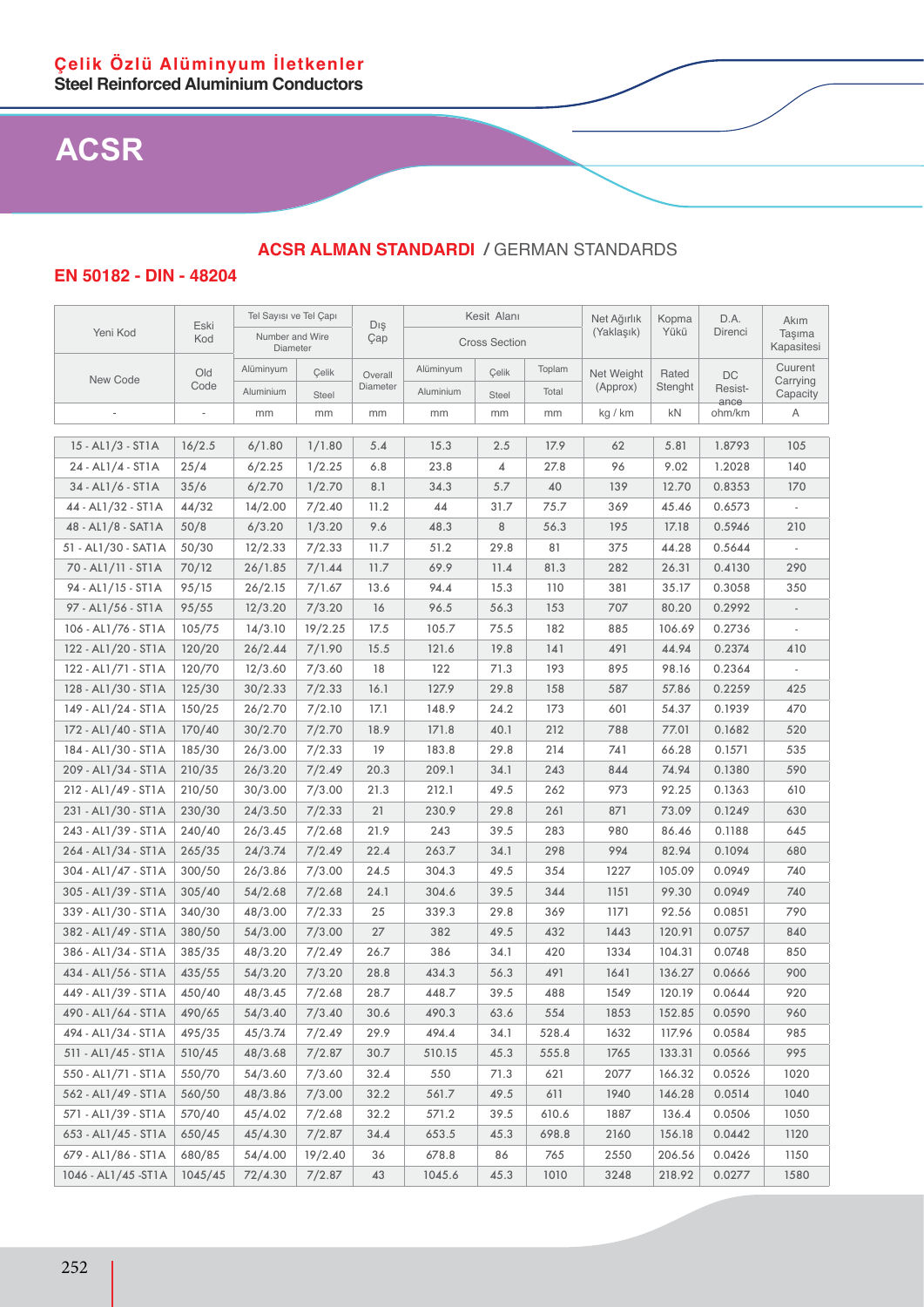

### **TEKNİK ÖZELLİKLER TECHNICAL DATA**

#### **ACSR KANADA STANDARDI /** CANADA STANDARDS

#### **CSA C 49**

|                             | Tel Sayısı ve Tel Capı   |         |            |           | Kesit Alanı          |        | Net Ağırlık | Kopma   | D.A.                 | Akım                 |
|-----------------------------|--------------------------|---------|------------|-----------|----------------------|--------|-------------|---------|----------------------|----------------------|
| Kod                         | Number and Wire Diameter |         | Dış<br>Çap |           | <b>Cross Section</b> |        | (Yaklaşık)  | Yükü    | Direnci              | Taşıma<br>Kapasitesi |
|                             | Alüminyum                | Çelik   | Overall    | Alüminyum | Çelik                | Toplam | Net Weight  | Rated   |                      | Cuurent              |
| Code                        | Aluminium                | Steel   | Diameter   | Aluminium | Steel                | Total  | (Approx)    | Stenght | <b>DC Resistance</b> | Carrying<br>Capacity |
|                             | mm                       | mm      | mm         | mm        | mm                   | mm     | kg / km     | kN      | ohm/km               | A                    |
|                             |                          |         |            |           |                      |        |             |         |                      |                      |
| Wren                        | 6/1.33                   | 1/1.33  | 3.99       | 8.39      | 1.42                 | 9.81   | 34          | 3.3     | 3.4226               | 63                   |
| Warbler                     | 6/1.50                   | 1/1.50  | 4.5        | 10.59     | 1.34                 | 11.93  | 43          | 4.2     | 2.7139               | 67                   |
| Turkey                      | 6/1.68                   | 1/1.68  | 5.04       | 13.29     | 2.19                 | 15.48  | 54          | 5.2     | 2.1535               | 86                   |
| Thrush                      | 6/1.89                   | 1/1.89  | 5.67       | 16.77     | 2.77                 | 19.54  | 68          | 6.5     | 1.7077               | 93                   |
| Swan                        | 6/2.12                   | 1/2.12  | 6.36       | 21.16     | 3.55                 | 24.71  | 85          | 8.2     | 1.3537               | 109                  |
| Swallow                     | 6/2.38                   | 1/2.38  | 7.14       | 26.65     | 4.45                 | 31.09  | 108         | 10.0    | 1.0738               | 126                  |
| Sparrow                     | 6/2.67                   | 1/2.67  | 8.01       | 33.61     | 5.61                 | 39.22  | 136         | 12.4    | 0.8504               | 140                  |
| Robin                       | 6/3.00                   | 1/3.00  | 9          | 42.39     | 7.1                  | 49.49  | 171         | 15.5    | 0.6752               | 162                  |
| Raven                       | 6/3.37                   | 1/3.37  | 10.11      | 53.48     | 8.9                  | 62.38  | 215         | 19.0    | 0.5351               | 186                  |
| Quail                       | 6/3.78                   | 1/3.78  | 11.34      | 67.42     | 11.23                | 78.65  | 273         | 10.8    | 0.4245               | 211                  |
| Pigeon                      | 6/4.25                   | 1/4.25  | 12.75      | 85.03     | 14.19                | 99.22  | 343         | 29.7    | 0.3366               | 241                  |
| Penguin                     | 6/4.77                   | 1/4.77  | 14.31      | 107.23    | 17.87                | 125.1  | 433         | 37.5    | 0.2671               | 276                  |
| Owl                         | 6/5.36                   | 7/1.74  | 16.09      | 135.16    | 17.55                | 152.7  | 508         | 42.5    | 0.2119               | 322                  |
| Waxwing                     | 18/3.09                  | 1/3.09  | 15.15      | 135.16    | 7.48                 | 142.6  | 430         | 31.5    | 0.2126               | 319                  |
| Partridge                   | 26/2.57                  | 7/2.00  | 16.28      | 135.16    | 22                   | 157.2  | 545         | 50.01   | 0.2136               | 321                  |
| Phoebe                      | 18/3.28                  | 1/3.28  | 16.4       | 152       | 8.45                 | 160.5  | 483         | 35.5    | 0.1893               | 341                  |
| Ostrich                     | 26/2.73                  | 7/2.12  | 17.28      | 152       | 24.71                | 176.7  | 613         | 56.2    | 0.19                 | 343                  |
| Piper                       | 30/2.54                  | 7/2.54  | 17.78      | 152       | 35.48                | 187.5  | 697         | 68.6    | 0.1903               | 348                  |
| Merlin                      | 18/3.47                  | 1/3.47  | 17.35      | 170.45    | 9.48                 | 179.9  | 543         | 39.8    | 0.1686               | 364                  |
| Linnet                      | 26/2.89                  | 7/2.25  | 18.31      | 170.45    | 27.81                | 198.3  | 687         | 62.5    | 0.1696               | 368                  |
| Oriole                      | 30/2.69                  | 7/2.69  | 18.83      | 170.45    | 39.81                | 210.3  | 783         | 75.8    | 0.1696               | 370                  |
| Chickadee                   | 18/3.77                  | 1/3.77  | 18.85      | 201.42    | 11.16                | 212.6  | 641         | 46.3    | 0.143                | 402                  |
| Ibis                        | 26/3.14                  | 7/2.44  | 19.88      | 201.42    | 32.77                | 234.2  | 813         | 72.0    | 0.1434               | 404                  |
| Lark                        | 30/2.92                  | 7/2.92  | 20.44      | 201.42    | 46.97                | 248.4  | 923         | 88.8    | 0.1437               | 410                  |
| Pelican                     | 18/4.14                  | 1/4.14  | 20.7       | 241.68    | 13.42                | 255.1  | 769         | 54.8    | 0.1191               | 449                  |
|                             | 22/3.74                  | 7/2.08  | 21.2       | 241.68    | 23.74                | 265.4  | 853         | 68.6    | 0.1194               | 452                  |
| Hawk                        | 26/3.44                  | 7/2.67  | 21.77      | 241.68    | 39.42                | 281.1  | 975         | 86.5    | 0.1194               | 450                  |
| Hen                         | 30/3.20                  | 7/3.20  | 22.4       | 241.68    | 56.39                | 298.1  | 1108        | 103.9   | 0.1198               | 453                  |
| Heron                       | 30/3.28                  | 7/3.28  | 22.96      | 253.35    | 59.1                 | 312.5  | 1162        | 108.8   | 0.1142               | 469                  |
| $\overline{\phantom{a}}$    | 22/4.04                  | 7/2.24  | 22.88      | 282       | 27.68                | 309.7  | 993         | 79.1    | 0.1024               | 496                  |
| Dove                        | 26/3.72                  | 7/2.89  | 23.55      | 282       | 45.94                | 327.9  | 1137        | 99.9    | 0.1024               | 495                  |
| Eagle                       | 30/3.46                  | 7/3.46  | 24.22      | 282       | 65.81                | 347.8  | 1293        | 121.2   | 0.1027               | 497                  |
| $\mathcal{L}_{\mathcal{A}}$ | 22/4.21                  | 7/2.34  | 23.86      | 306.58    | 30.07                | 336.7  | 1080        | 84.9    | 0.0942               | 519                  |
| Duck                        | 54/2.69                  | 7/2.69  | 24.21      | 306.58    | 39.81                | 346.4  | 1159        | 100.1   | 0.0945               | 520                  |
| $\sim$                      | 22/4.32                  | 7/2.40  | 24.48      | 322.26    | 31.61                | 353.9  | 1135        | 84.8    | 0.0896               | 532                  |
| Grosbeak                    | 26/3.97                  | 7/3.09  | 25.15      | 322.26    | 52.45                | 374.7  | 1299        | 111.2   | 0.0896               | 530                  |
|                             |                          |         |            |           |                      |        |             |         |                      |                      |
| Goose                       | 54/2.76                  | 7/2.76  | 24.84      | 322.26    | 41.74                | 364    | 1217        | 105.2   | 0.0899               | 534                  |
| Egret                       | 30/3.70                  | 19/2.22 | 25.9       | 322.26    | 73.55                | 395.8  | 1467        | 140.6   | 0.0896               | 542                  |

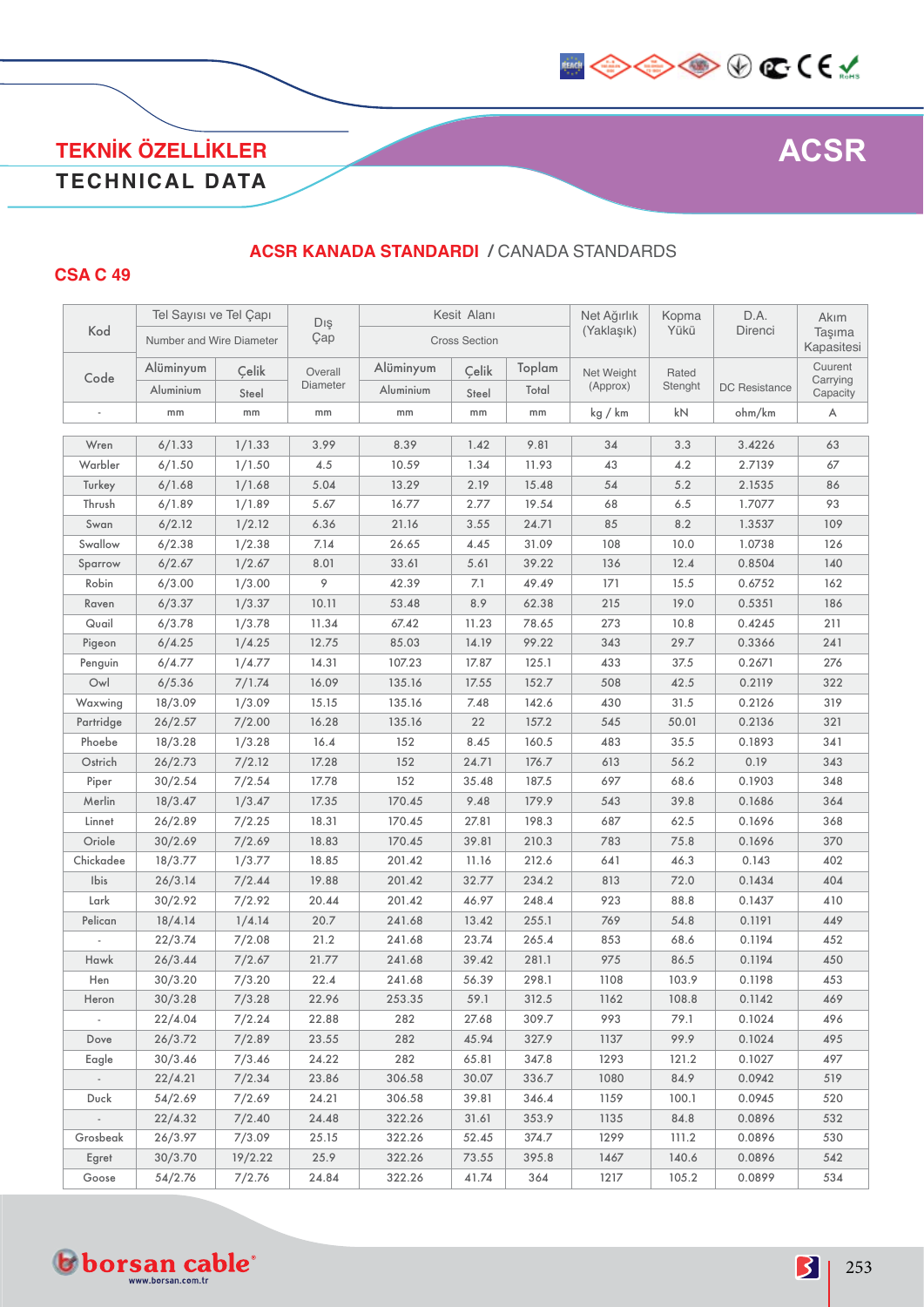**CSA C 49**

#### Kod Tel Sayısı ve Tel Çapı Dış Çap Kesit Alanı Net Ağırlık (Yaklaşık) Kopma Yükü D.A. Direnci Akım Taşıma<br>Kapasitesi Number and Wire Diameter  $\begin{vmatrix} \sqrt{a}p \\ \sqrt{a}p \end{vmatrix}$  Cross Section Code Alüminyum Çelik Overall **Diameter** Alüminyum Celik Toplam Net Weight (Approx) Rated<br>Stenght DC Resistance Cuurent Carrying<br>Canacity Aluminium Steel Platitude Aluminium Steel Total (Applox) Steright Du Hesistance Capacity - | mm | mm | mm | mm | mm | kg/km | kN | ohm/km | A - | 42/3.20 | 7/1.78 | 24.54 | 337.74 | 17.35 | 355.1 | 1068 | 78.6 | 0.0856 | 546 Gull | 54/2.82 | 7/2.82 | 25.38 | 337.74 | 43.81 | 381.6 | 1277 | 109.2 | 0.0856 | 553 Starling | 26/4.21 | 7/3.28 | 26.68 | 362.58 | 59.03 | 421.6 | 1462 | 125.0 | 0.0797 | 575 Redwing 30/3.92 19/2.35 27.43 362.58 82.58 445.2 1648 153.9 0.0797 581 - | 42/3.31 | 7/1.84 | 25.38 | 362.58 | 18.65 | 381.2 | 1148 | 84.3 | 0.0797 | 573 Crow 54/2.92 7/2.92 26.28 362.58 46.97 409.6 1369 117.2 0.0797 577 Drake | 26/4.44 | 7/3.45 | 28.11 | 402.84 | 65.61 | 468.5 | 1624 | 139 | 0.0715 | 611 Mallard | 30/4.14 | 19/2.48 | 28.96 | 402.8 | 91.84 | 494.7 | 1832 | 171.0 | 0.0719 | 618 - | 42/3.50 | 7/1.94 | 26.82 | 402.8 | 20.71 | 423.6 | 1274 | 93.6 | 0.0719 | 610 Condore | 54/3.08 | 7/3.08 | 27.72 | 402.8 | 52.19 | 455 | 1521 | 127.0 | 0.0719 | 615 - 42/3.67 7/2.04 28.14 443.1 22.84 465.9 1402 102 0.0653 645 Crane | 54/3.23 | 7/3.23 | 29.07 | 443.1 | 57.48 | 500.7 | 1674 | 133 | 0.0653 | 649 - | 42/3.72 | 7/2.07 | 28.53 | 456.1 | 23.42 | 479.5 | 1442 | 105 | 0.0633 | 655 Canary | 54/3.28 | 7/3.28 | 29.52 | 456.1 | 59.1 | 515.2 | 1724 | 144 | 0.0633 | 660 - | 42/3.38 | 7/2.13 | 29.87 | 483.4 | 24.84 | 508.3 | 1528 | 109.0 | 0.0597 | 678 Cardinal | 54/3.38 | 7/3.38 | 30.42 | 483.4 | 62.65 | 546.1 | 1826 | 152 | 0.0597 | 682 - | 42/3.99 | 7/2.21 | 30.57 | 523.7 | 126.97 | 50.7 | 1657 | 118 | 0.0551 | 710 Curlew | 54/3.51 | 7/3.51 | 31.59 | 523.7 | 67.87 | 591.6 | 1978 | 165 | 0.0551 | 715 - 42/4.41 7/2.30 31.74 563.9 28.97 592.9 1783 126 0.0512 741 Finch 54/3.65 19/2.19 32.85 563.9 71.55 636.8 2121 179 0.0512 746 - | 42/4.28 | 7/2.38 | 32.82 | 604.3 | 31.1 | 635.4 | 1911 | 135 | 0.0479 | 772 Grackle | 54/3.77 | 19/2.27 | 33.97 | 604.26 | 76.58 | 680.8 | 2271 | 192 | 0.0479 | 776 - | 42/4.42 | 7/2.46 | 33.9 | 644.51 | 33.16 | 677.7 | 2039 | 144 | 0.0449 | 800 Pheasant | 54/3.90 | 19/2.34 | 35.1 | 644.51 | 81.68 | 726.2 | 2421 | 199 | 0.0449 | 805 - | 42/4.56 | 7/2.53 | 34.95 | 684.84 | 35.23 | 720.1 | 2166 | 153 | 0.0423 | 829 Martin | 54/4.02 | 19/2.41 | 36.17 | 684.84 | 86.71 | 771.6 | 2573 | 212 | 0.0423 | 835 - | 42/4.69 | 7/2.61 | 35.97 | 725.1 | 37.35 | 762.5 | 2294 | 162 | 0.0397 | 858 Plover | 54/4.14 | 19/2.48 | 37.24 | 725.1 | 91.87 | 817 | 2725 | 224 | 0.04 | 862 - | 42/4.82 | 7/2.67 | 36.93 | 765.35 | 39.35 | 804.7 | 2420 | 171 | 0.0377 | 885 Parrot 54/4.25 19/2.55 38.25 765.4 96.84 862.2 2877 237 0.0377 890 - | 48/4.36 | 7/3.60 | 38.58 | 805.7 | 71.1 | 876.2 | 2779 | 212 | 0.0358 | 929 Falcon | 54/4.36 | 19/2.62 | 39.26 | 805.7 | 102.1 | 907.8 | 3028 | 250 | 0.0358 | 917 - | 72/3.77 | 7/2.52 | 37.72 | 805.7 | 34.84 | 840.5 | 2498 | 176 | 0.0358 | 910 Bantam | 3/1.68 | 4/1.68 | 5.04 | 6.65 | 8.84 | 15.49 | 87.80 | 11.7 | 4.3218 | 61 Magpie | 3/2.12 | 4/2.12 | 6.36 | 10.58 | 14.13 | 24.71 | 139.70 | 18.6 | 2.7077 | 77 Shrike 3/2.67 4/2.67 8.01 16.84 22.45 39.29 222.60 28.6 1.7054 99 Snipe | 3/3.37 | 4/3.37 | 10.11 | 26.17 | 35.68 | 62.45 | 354.10 | 43.9 | 1.0718 | 132 Loon 3/3.78 4/3.78 11.34 33.68 44.97 78.65 445.80 55.3 0.8514 149

### **ACSR KANADA STANDARDI /** CANADA STANDARDS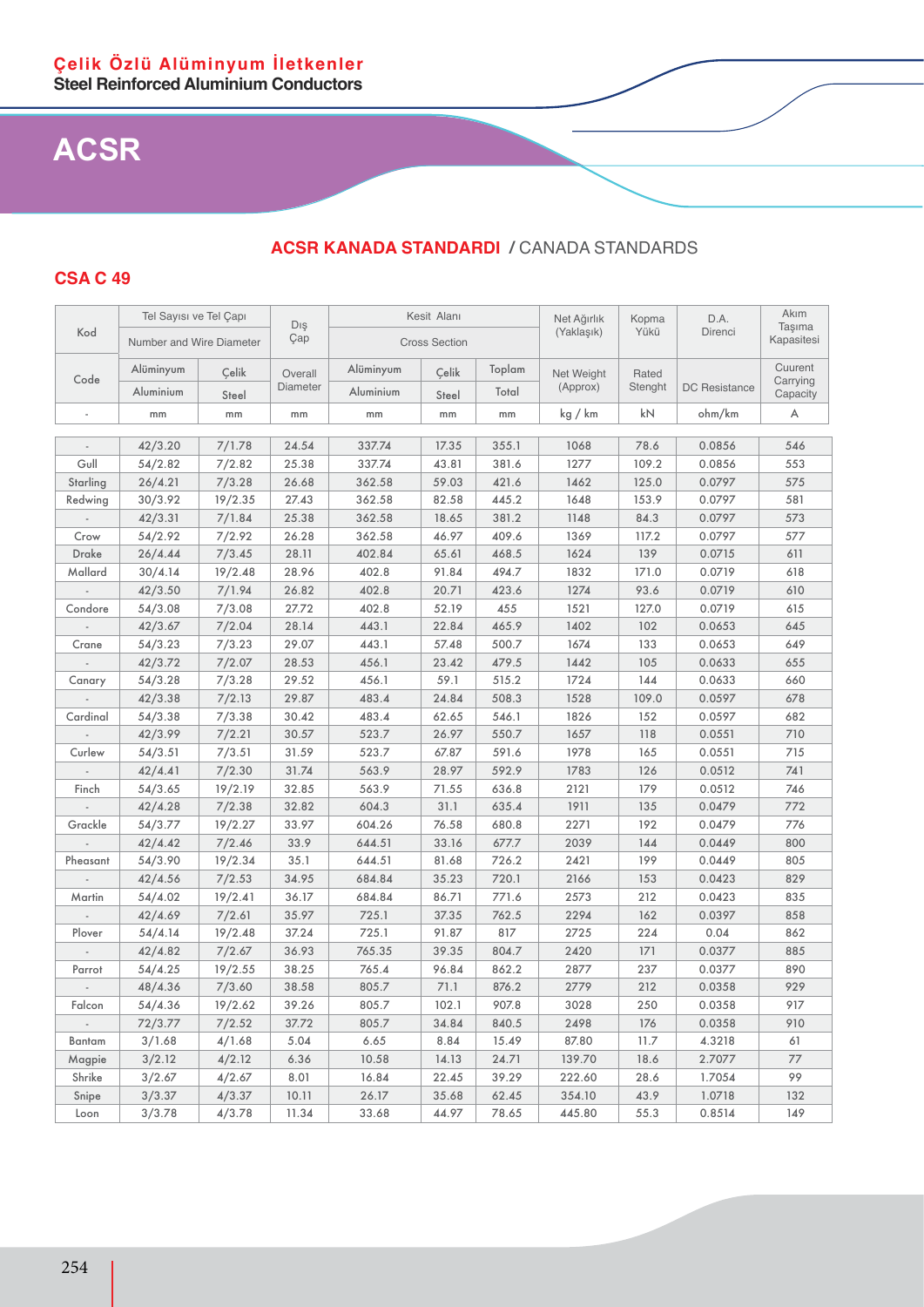

### **TEKNİK ÖZELLİKLER TECHNICAL DATA**

### **ACSR KANADA STANDARDI /** CANADA STANDARDS

#### **CSA C 49**

|                          | Tel Sayısı ve Tel Capı<br>Number and Wire Diameter |         | Dış      |           | Kesit Alanı          |        | Net Ağırlık | Kopma   | D.A.                 | Akım                 |
|--------------------------|----------------------------------------------------|---------|----------|-----------|----------------------|--------|-------------|---------|----------------------|----------------------|
| Kod                      |                                                    |         | Çap      |           | <b>Cross Section</b> |        | (Yaklaşık)  | Yükü    | Direnci              | Tasıma<br>Kapasitesi |
| Code                     | Alüminyum                                          | Celik   | Overall  | Alüminyum |                      | Toplam | Net Weight  | Rated   |                      | Cuurent<br>Carrying  |
|                          | Aluminium                                          | Steel   | Diameter | Aluminium | Steel                | Total  | (Approx)    | Stenght | <b>DC</b> Resistance | Capacity             |
| $\overline{\phantom{a}}$ | mm                                                 | mm      | mm       | mm        | mm                   | mm     | kg / km     | kN      | ohm/km               | A                    |
| Grouse                   | 8/2.54                                             | 1/4.24  | 9.32     | 40.52     | 14.13                | 54.65  | 221.20      | 23.1    | 0.7077               | 157                  |
| Petrel                   | 12/2.34                                            | 7/2.34  | 11.7     | 51.61     | 30.01                | 81.67  | 376.90      | 43.8    | 0.5591               | 193                  |
| Minorca                  | 12/2.44                                            | 7/2.44  | 12.2     | 56.13     | 32.77                | 88.9   | 311.30      | 47.7    | 0.5134               | 198                  |
| Leghorn                  | 12/2.69                                            | 7/2.69  | 13.45    | 68.19     | 39.81                | 108    | 498.50      | 57.5    | 0.4226               | 221                  |
| Guinea                   | 12/2.92                                            | 7/2.92  | 14.6     | 80.68     | 46.97                | 127.6  | 587.80      | 67.6    | 0.3579               | 244                  |
| Dotterell                | 12/3.08                                            | 7/3.08  | 15.4     | 89.48     | 52.19                | 191.7  | 654.80      | 73.0    | 0.3215               | 260                  |
| Dorking                  | 12/3.20                                            | 7/3.20  | 16       | 96.71     | 56.39                | 153.1  | 706.90      | 78.9    | 0.2982               | 271                  |
| Brahma                   | 16/2.86                                            | 19/2.48 | 18.12    | 102.97    | 91.87                | 194.8  | 1004.9      | 122.5   | 0.2815               | 287                  |
| Auk                      | 8/4.05                                             | 7/2.25  | 14.83    | 102.84    | 92.32                | 195.2  | 500.00      | 49.6    | 0.2789               | 276                  |
| Cochin                   | 12/3.37                                            | 7/3.37  | 16.85    | 107.1     | 62.45                | 169.6  | 782.8       | 87.4    | 0.2694               | 288                  |

#### **EN 50182**

#### **ACSR FRANSIZ STANDARDI /** FRANCE STANDARDS

|                     | Eski                     | Tel Sayısı ve Tel Çapı<br>Number and Wire<br><b>Diameter</b> |        | Dış      |                  | Kesit Alanı          |        | Net Ağırlık | Kopma            | D.A.              |
|---------------------|--------------------------|--------------------------------------------------------------|--------|----------|------------------|----------------------|--------|-------------|------------------|-------------------|
| Yeni Kod            | Kod                      |                                                              |        | Çap      |                  | <b>Cross Section</b> |        | (Yaklasık)  | Yükü             | Direnci           |
| New Code            | Old                      | Alüminyum                                                    | Celik  | Overall  | Alüminyum        | Celik                | Toplam | Net Weight  | Rated<br>Stenght |                   |
|                     | Code                     | Aluminium                                                    | Steel  | Diameter | <b>Aluminium</b> | Steel                | Total  | (Approx)    |                  | DC.<br>Resistance |
|                     | $\overline{\phantom{a}}$ | mm                                                           | mm     | mm       | mm               | mm                   | mm     | kg / km     | <b>kN</b>        | ohm/km            |
| 28 - AL1/9 - ST1A   | CANNA 37.7               | 9/2.00                                                       | 3/2.00 | 8.30     | 28.3             | 9.42                 | 37.7   | 152         | 16.26            | 1.0187            |
| 38 - AL1/22 - ST1A  | CANNA 59.7               | 12/2.00                                                      | 7/2.00 | 10.0     | 37.7             | 22.0                 | 59.7   | 276         | 32.70            | 0.7660            |
| 48 - AL1/28 - ST1A  | CANNA 75.5               | 12/2.25                                                      | 7/2.25 | 11.3     | 47.7             | 27.8                 | 75.5   | 350         | 41.15            | 0.6052            |
| 59 - AL1/34 - ST1A  | CANNA 93.3               | 12/2.50                                                      | 7/2.50 | 12.5     | 58.9             | 34.4                 | 93.3   | 431         | 49.48            | 0.4902            |
| 94 - AL1/22 - ST1A  | <b>CANNA 116.2</b>       | 30/2.00                                                      | 7/2.00 | 14.0     | 94.2             | 22.0                 | 116.2  | 433         | 43.17            | 0.3067            |
| 119 - AL1/28 - ST1A | <b>CANNA 147.1</b>       | 30/2.25                                                      | 7/2.25 | 15.8     | 119.3            | 27.8                 | 147.1  | 547         | 54.03            | 0.2423            |
| 147 - AL1/34 - ST1A | <b>CANNA 181.6</b>       | 30/2.50                                                      | 7/2.50 | 17.5     | 147.3            | 34.4                 | 181.6  | 676         | 64.94            | 0.1963            |
| 185 - AL1/43 - ST1A | CANNA 228                | 30/2.80                                                      | 7/2.80 | 19.6     | 184.7            | 43.1                 | 227.8  | 848         | 80.54            | 0.1565            |
| 234 - AL1/55 - ST1A | CANNA 288                | 30/3.15                                                      | 7/3.15 | 22.1     | 233.8            | 54.6                 | 288.3  | 1073        | 98.58            | 0.1236            |

### **ACSR İSPANYA STANDARDI /** SPAIN STANDARDS

### **EN 50182**

|                        |                 |                          | Tel Sayısı ve Tel Capı | Çap             |       |           | Kesit Alanı          |        | Net Ağırlık        | Kopma   | D.A.          |
|------------------------|-----------------|--------------------------|------------------------|-----------------|-------|-----------|----------------------|--------|--------------------|---------|---------------|
| Kod                    | Yeni Kod        | Number and Wire Diameter |                        | <b>Diameter</b> |       |           | <b>Cross Section</b> |        | (Yaklasık)         | Yükü    | Direnci       |
| Code                   | New Code        | Alüminyum                | Celik                  | İletken         | Öz    | Alüminyum | Celik                | Toplam | <b>Net</b>         | Rated   | DC<br>Resist- |
|                        |                 |                          | Steel                  | Cond.           | Core  | Aluminium | Steel                | Total  | Weight<br>(Approx) | Stenght | ance          |
| ۰                      |                 | mm                       | mm                     | mm              | mm    | kg / km   | kN                   | ohm/km | kg / km            | kN      | ohm/km        |
|                        |                 |                          |                        |                 |       |           |                      |        |                    |         |               |
| LA-30                  | 27-AL1/4-ST1A   | 6/2.38                   | 1/2.38                 | 2.38            | 7.14  | 26.7      | 4.5                  | 31.1   | 107.8              | 9.74    | 1.0736        |
| LA-56                  | 47-AL1/8-ST1A   | '3.15<br>6/              | 3.15                   | 3.15            | 9.45  | 46.8      | 7.8                  | 54.6   | 188.8              | 16.29   | 0.6129        |
| LA-78                  | 67-AL1/11-ST1A  | 6/3.78                   | 1/3.78                 | 3.78            | 11.34 | 67.3      | 11.2                 | 78.6   | 271.8              | 23.12   | 0.4256        |
| LA-110                 | 94-AL1/22-ST1A  | 30/2.00                  | 7/2.00                 | 6.00            | 14.00 | 94.2      | 22.0                 | 116.2  | 432.5              | 43.17   | 0.3067        |
| $LA-145$               | 119-AL1/28-ST1A | 30/2.25                  | 7/2.25                 | 6.75            | 15.75 | 119.3     | 27.8                 | 147.1  | 547.4              | 54.03   | 0.2423        |
| LA-180                 | 147-AL1/34-ST1A | 30 / 2.50                | 7/2.50                 | 7.50            | 17.50 | 147.3     | 34.4                 | 181.6  | 675.8              | 64.94   | 0.1963        |
| LA-280 HAWK            | 242-AL1/39-ST1A | 26/3.44                  | 7/2.68                 | 8.04            | 21.80 | 241.6     | 39.5                 | 281.1  | 976.2              | 84.94   | 0.1195        |
| LA-380 GULL            | 337-AL1/44-ST1A | 54/2.85                  | 7/2.82                 | 8.46            | 25.40 | 337.3     | 43.7                 | 381.0  | 1274.6             | 107.18  | 0.0857        |
| <b>LA-455 CONDOR</b>   | 402-AL1/44-ST1A | 54/3.08                  | 7/3.08                 | 9.24            | 2.70  | 402.3     | 52.2                 | 454.5  | 1520.5             | 123.75  | 0.0719        |
| <b>LA-545 CARDINAL</b> | 485-AL1/63-ST1A | 54/3.38                  | 7/3.38                 | 10.14           | 30.42 | 484.5     | 62.8                 | 547.3  | 1831.1             | 149.04  | 0.0597        |
| LA-635 FINCH           | 565-AL1/72-ST1A | 54/3.65                  | 19/2.19                | 10.95           | 32.85 | 565.0     | 71.6                 | 636.6  | 2123.0             | 174.14  | 0.0512        |

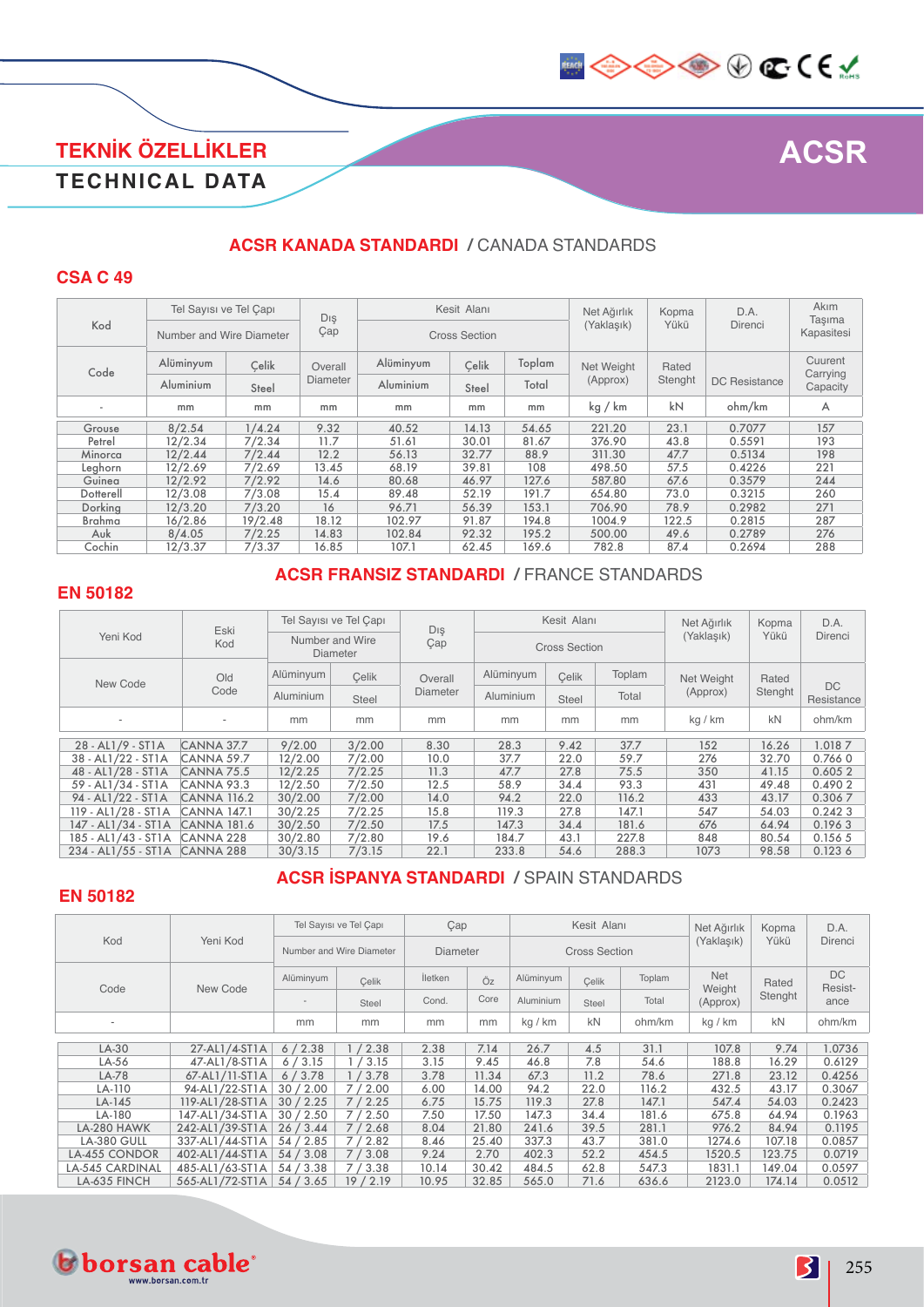### **ACSR İNGİLİZ STANDARDI /** ENGLİSH STANDARDS

### **BS EN 50182**

|                       |                          | Tel Sayısı ve Tel Capı   |                             | Dış          |          | Kesit Alanı |                      | Net Ağırlık | Kopma      | D.A.         | Akım       |                      |
|-----------------------|--------------------------|--------------------------|-----------------------------|--------------|----------|-------------|----------------------|-------------|------------|--------------|------------|----------------------|
| Yeni Kod              | Eski<br>Kod              | Nominal<br>Kesit         | Number and Wire<br>Diameter |              | Çap      |             | <b>Cross Section</b> |             | (Yaklaşık) | Yükü         | Direnci    | Taşıma<br>Kapasitesi |
|                       | Old                      | Nominal                  | Alüminyum                   | Çelik        | Overall  | Alüminyum   | Çelik                | Toplam      | Net Weight | Rated        | <b>DC</b>  | Cuurent              |
| New Code              | Code                     | Section                  | Aluminium                   | <b>Steel</b> | Diameter | Aluminium   | Steel                | Total       | (Approx)   | Steng-<br>ht | Resistance | Carrying<br>Capacity |
|                       | $\overline{\phantom{a}}$ |                          | mm                          | mm           | mm       | mm          | mm                   | mm          | kg / km    | kN           | ohm/km     | Α                    |
|                       |                          |                          |                             |              |          |             |                      |             |            |              |            |                      |
| 11 - AL1/2 - ST1A     | Mole                     | $\overline{a}$           | 6/1.50                      | 1/1.50       | 4.50     | 10.6        | 1.77                 | 12.4        | 42.8       | 4.14         | 2.7027     | 67                   |
| 21 - AL1/3 - ST1A     | Squirrel                 | $\overline{\phantom{a}}$ | 6/2.11                      | 1/2.11       | 6.33     | 21.0        | 3.50                 | 24.5        | 84.7       | 7.87         | 1.3659     | 109                  |
| 26 - AL1/4 - ST1A     | Gopher                   | 25                       | 6/2.36                      | 1/2.36       | 7.08     | 26.24       | 4.38                 | 30.62       | 106        | 9.61         | 1.0930     | 126                  |
| 32 - AL1/5 - ST1A     | Weasel                   | 30                       | 6/2.59                      | 1/2.59       | 7.77     | 31.61       | 5.27                 | 36.88       | 128        | 11.45        | 0.9077     | 134                  |
| 37 - AL1/6 - ST1A     | Fox                      | $\overline{\phantom{a}}$ | 6/2.79                      | 1/2.79       | 8.37     | 36.7        | 6.11                 | 42.8        | 148.1      | 13.21        | 0.7812     | 147                  |
| 42 - AL1/7 - ST1A     | Ferret                   | 40                       | 6/3.00                      | 1/3.00       | 9.00     | 42.41       | 7.07                 | 49.48       | 172        | 15.20        | 0.6766     | 161                  |
| 53 - AL1/9 - ST1A     | Rabbit                   | 50                       | 6/3.35                      | 1/3.35       | 10.05    | 52.88       | 8.82                 | 61.70       | 214        | 18.35        | 0.5426     | 185                  |
| 63 - AL1/11 - ST1A    | Mink                     | $\overline{\phantom{a}}$ | 6/3.66                      | 1/3.66       | 11.00    | 63.1        | 10.50                | 73.6        | 254.9      | 21.67        | 0.4540     | 174                  |
| 63 - AL1/37 - ST1A    | Skunk                    | $\overline{\phantom{a}}$ | 12/2.59                     | 7/2.59       | 13.00    | 63.2        | 36.90                | 100.1       | 463.0      | 52.79        | 0.4568     | 246                  |
| 73 - AL1/43 - ST1A    | Horse                    | 70                       | 12/2.79                     | 7/2.79       | 13.95    | 73.37       | 42.83                | 116.20      | 538        | 61.20        | 0.3936     | 268                  |
| 75 - AL1/13 - ST1A    | Beaver                   | $\overline{\phantom{a}}$ | 6/3.99                      | 1/3.99       | 12.00    | 75.0        | 12.50                | 87.5        | 302.9      | 25.76        | 0.3820     | 193                  |
| 79 - AL1/13 - ST1A    | Racoon                   | $\overline{\phantom{a}}$ | 6/4.10                      | 1/4.10       | 12.30    | 78.8        | 13.10                | 92.4        | 318.3      | 27.06        | 0.3635     | 231                  |
| 84 - AL1/14 - ST1A    | Otter                    | $\frac{1}{2}$            | 6/4.22                      | 1/4.22       | 12.70    | 83.9        | 14.00                | 97.9        | 338.8      | 28.81        | 0.3415     | 240                  |
| 95 - AL1/16 - ST1A    | Cat                      | $\overline{\phantom{a}}$ | 6/4.50                      | 1/4.50       | 13.50    | 95.4        | 15.90                | 111.3       | 385.3      | 32.76        | 0.3003     | 248                  |
| 105 - AL1/17 - ST1A   | Hare                     | $\overline{\phantom{a}}$ | 6/4.72                      | 1/4.72       | 14.20    | 105.0       | 17.50                | 122.5       | 423.8      | 36.04        | 0.2730     | 273                  |
| 105 - AL1/14 - STA1   | Dog                      | 100                      | 6/4.72                      | 7/1.57       | 14.15    | 105.00      | 13.50                | 118.50      | 394        | 32.70        | 0.2733     | 278                  |
| 131 - AL1/7 - ST1A    | Tiger                    | $\overline{\phantom{a}}$ | 30/2.36                     | 7/2.36       | 16.50    | 131.2       | 30.60                | 161.8       | 602.2      | 57.87        | 0.2202     | 323                  |
| 132 - AL1/14 - ST1A   | Coyote                   | $\overline{\phantom{a}}$ | 26/2.54                     | 7/1.91       | 15.90    | 131.7       | 20.10                | 151.8       | 520.7      | 45.86        | 0.2192     | 311                  |
| 132 - AL1/20 - ST1A   | Cougar                   | $\overline{\phantom{a}}$ | 18/3.05                     | 1/3.05       | 15.30    | 131.5       | 7.31                 | 138.8       | 418.8      | 29.74        | 0.2188     | 314                  |
| 158 - AL1/31 - ST1A   | Wolf                     | 150                      | 30/2.59                     | 7/2.59       | 18.13    | 158.10      | 36.80                | 194.90      | 726        | 69.20        | 0.1828     | 355                  |
| 159 - AL1/37 - ST1A   | Dingo                    | 150                      | 18/3.35                     | 1/3.35       | 16.75    | 158.70      | 8.80                 | 167.50      | 506        | 35.70        | 0.1815     | 349                  |
| 183 - AL1/9 - ST1A    | Lynx                     | 175                      | 30/2.79                     | 7/2.79       | 19.53    | 183.40      | 42.80                | 226.20      | 842        | 79.80        | 0.1576     | 386                  |
| 184 - AL1/2 - ST1A    | Caracal                  | 175                      | 18/3.61                     | 1/3.61       | 18.05    | 184.30      | 10.20                | 194.50      | 587        | 41.10        | 0.1563     | 383                  |
| 211 - AL1/4 - ST1A    | Jaguar                   | 200                      | 18/3.86                     | 1/3.86       | 19.30    | 210.60      | 11.70                | 222.30      | 671        | 46.55        | 0.1367     | 415                  |
| 212 - AL1/3 - ST1A    | Panther                  | 200                      | 30/3.00                     | 7/3.00       | 21.00    | 212.10      | 49.20                | 261.50      | 974        | 92.25        | 0.1363     | 421                  |
| 238 - AL1/5 - ST1A    | Lion                     | $\overline{\phantom{a}}$ | 30/3.18                     | 7/3.18       | 22.30    | 238.3       | 55.60                | 293.9       | 1093.4     | 100.47       | 0.1213     | 448                  |
| 264 - AL1/6 - ST1A    | Bear                     | $\overline{\phantom{a}}$ | 30/3.35                     | 7/3.35       | 23.50    | 264.4       | 61.70                | 326.1       | 1213.4     | 111.50       | 0.1093     | 481                  |
| 324 - AL1/7 - ST1A    | Goat                     | ÷,                       | 30/3.71                     | 7/3.71       | 26.00    | 324.3       | 75.70                | 400.0       | 1488.2     | 135.13       | 0.0891     | 542                  |
| 374 - AL1/11 - ST1A   | Antelope                 | $\overline{\phantom{a}}$ | 54/2.97                     | 7/2.97       | 26.70    | 374.1       | 48.50                | 422.6       | 1413.8     | 118.88       | 0.0773     | 588                  |
| 375 - AL1/9 - ST1A    | Sheep                    | $\overline{\phantom{a}}$ | 30/3.99                     | 7/3.99       | 27.90    | 375.1       | 87.50                | 462.6       | 1721.3     | 156.30       | 0.0771     | 592                  |
| 382 - AL1/37 - ST1A   | <b>Bison</b>             | $\overline{\phantom{a}}$ | 54/3.00                     | 7/3.00       | 27.00    | 381.7       | 49.50                | 431.2       | 1442.5     | 121.30       | 0.0758     | 595                  |
| 429 - AL1/43 - ST1A   | Zebra                    | 400                      | 54/3.18                     | 7/3.18       | 28.62    | 428.90      | 55.60                | 484.50      | 1621       | 131.90       | 0.0674     | 635                  |
| $430 - AL1/13 - ST1A$ | Deer                     | $\overline{\phantom{a}}$ | 30/4.27                     | 7/4.27       | 29.90    | 429.6       | 100.20               | 529.8       | 1971.4     | 179.00       | 0.0673     | 639                  |
| 477 - AL1/13 - ST1A   | Elk                      | $\overline{\phantom{a}}$ | 30/4.50                     | 7/4.50       | 31.50    | 477.1       | 111.30               | 588.4       | 2189.5     | 198.80       | 0.0606     | 679                  |
| 476 - AL1/14 - ST1A   | Camel                    | $\overline{\phantom{a}}$ | 54/3.35                     | 7/3.35       | 30.20    | 476.0       | 61.70                | 537.7       | 1798.8     | 146.40       | 0.0608     | 677                  |
| 528 - AL1/16 - ST1A   | Moose                    | $\overline{\phantom{a}}$ | 54/3.53                     | 7/3.53       | 31.80    | 528.5       | 68.50                | 597.0       | 1997.3     | 159.92       | 0.0547     | 763                  |